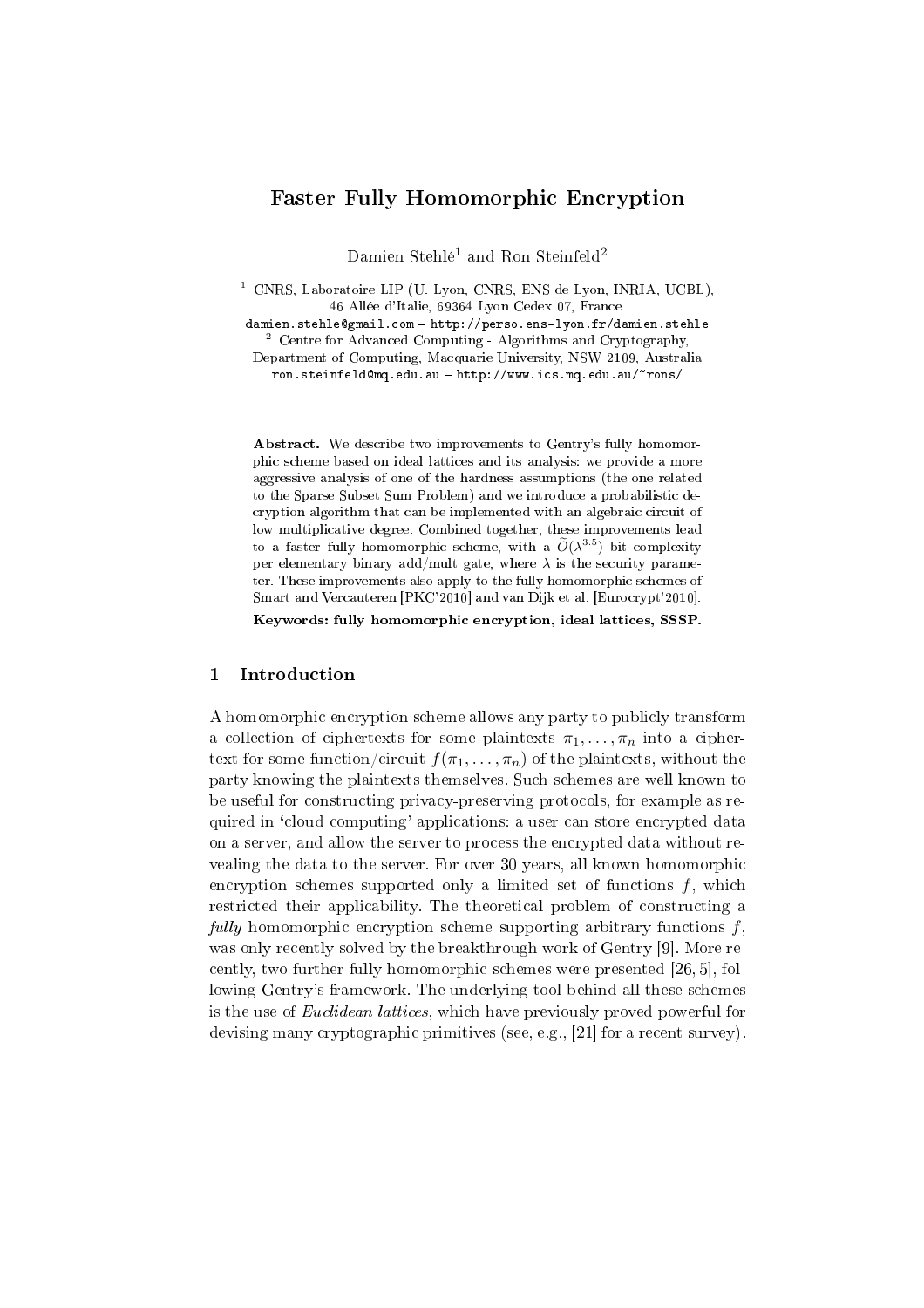A central aspect of Gentry's fully homomorphic scheme (and the subsequent schemes) is the *ciphertext refreshing* Recrypt operation. The ciphertexts in Gentry's scheme contain a random `noise' component that grows in size as the ciphertext is processed to homomorphically evaluate a function f on its plaintext. Once the noise size in the ciphertext exceeds a certain threshold, the ciphertext can no longer be decrypted correctly. This limits the number of homomorphic operations that can be performed. To get around this limitation, the Recrypt operation allows to 'refresh' a ciphertext, i.e., given a ciphertext  $\psi$  for some plaintext  $\pi$ , to compute a new ciphertext  $\psi'$  for  $\pi$  (possibly for a different key), but such that the size of the noise in  $\psi'$  is smaller than the size of the noise in  $\psi$ . By periodically refreshing the ciphertext (e.g., after computing each gate in  $f$ ), one can then evaluate arbitrarily large circuits  $f$ .

The Recrypt operation is implemented by evaluating the decryption circuit of the encryption scheme homomorphically, given `fresh' (low noise) ciphertexts for the bits of the ciphertext to be refreshed and the scheme's secret key. This homomorphic computation of the decryption circuit must of course be possible without any ciphertext refreshing, a condition referred to as *bootstrappability*. Thus, the complexity (in particular circuit depth, or multiplicative degree) of the scheme's decryption circuit is of fundamental importance to the feasibility and complexity of the fully homomorphic scheme. Unfortunately, the relatively high complexity of the decryption circuit in the schemes [9, 26, 5], together with the tension between the bootstrappability condition and the security of the underlying hard problems, implies the need for large parameters and leads to resulting encryption schemes of high bit-complexity.

OUR CONTRIBUTIONS. We present improvements to Gentry's fully homomorphic scheme [9] and its analysis, that reduce its complexity. Overall, letting  $\lambda$  be the security parameter (i.e., all known attacks against the scheme take time  $\geq 2^{\lambda}$ ), we obtain a  $\widetilde{O}(\lambda^{3.5})$  bit complexity for refreshing a ciphertext corresponding to a 1-bit plaintext. This is the cost per gate of the fully homomorphic scheme. To compare with, Gentry [8, Ch. 12] claims a  $\widetilde{O}(\lambda^6)$  bound, although the proof is incomplete.<sup>3</sup>

The improved complexity stems from two sources. First, we give a more aggressive security analysis of the Sparse Subset Sum Problem (SSSP)

 $3$  This bound is claimed to hold for the scheme after Optimizations 1 and 2 of [8, Se. 12.3], but the analysis does not include the cost of the ciphertext expansion nor details which decryption circuit is applied homomorphically. For instance, the decryption circuit from [5, Le. 6.3] is too costly to derive the bound. These gaps can be filled using Section 6.2 of the present article, and the bound  $\widetilde{O}(\lambda^6)$  indeed holds.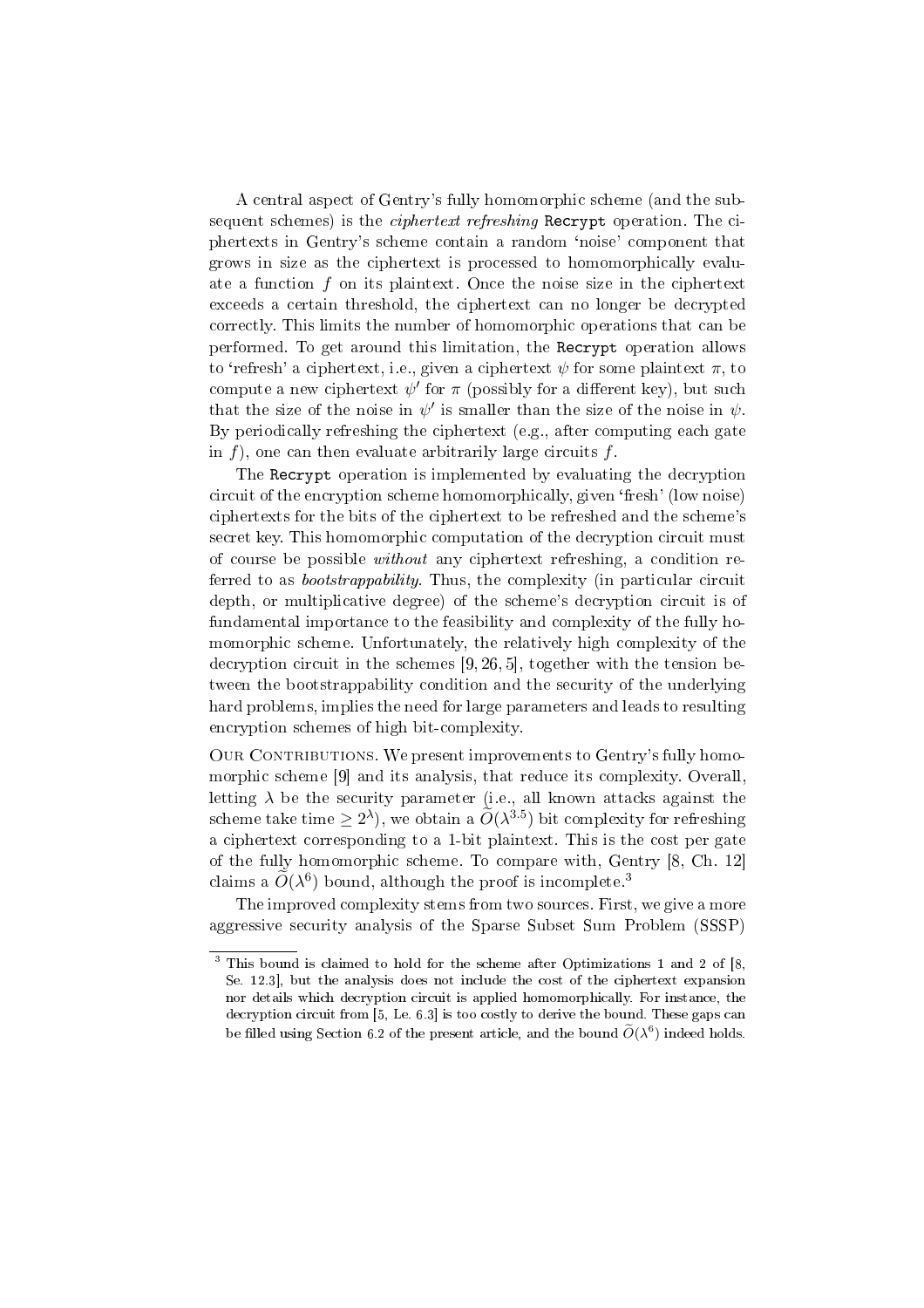against lattice attacks, compared to the analysis given in [9]. The SSSP, along with the Ideal lattice Bounded Distance Decoding (BDD) problem, are the two hard problems underlying the security of Gentry's fully homomorphic scheme. In his security analysis of BDD, Gentry uses the best known complexity bound for the approximate shortest vector problem (SVP) in lattices, but in analyzing SSSP, Gentry assumes the availability of an exact SVP oracle. Our new finer analysis of SSSP takes into account the complexity of approximate SVP, making it more consistent with the assumption underlying the analysis of the BDD problem, and leads to smaller parameter choices. Second, we relax the definition of fully homomorphic encryption to allow for a negligible but non-zero probability of decryption error. We then show that, thanks to the randomness underlying Gentry's `SplitKey' key generation for his squashed decryption algorithm (i.e., the decryption algorithm of the bootstrappable scheme), if one allows a negligible decryption error probability, then the rounding precision used in representing the ciphertext components can be roughly halved, compared to the precision in [9] which guarantees zero error probability. The reduced ciphertext precision allows us to decrease the degree of the decryption circuit. We concentrate on Gentry's scheme [9], but our improvements apply equally well to the other related schemes [26, 5].

NOTATION. Vectors will be denoted in bold. If  $\boldsymbol{x} \in \mathbb{R}^n,$  then  $\|\boldsymbol{x}\|$  denotes the Euclidean norm of x. We make use of the Landau notations  $O(\cdot)$ ,  $\overline{O}(\cdot), \omega(\cdot), \Omega(\cdot), \overline{O}(\cdot), \Theta(\cdot), \overline{\Theta}(\cdot)$ . If n grows to infinity, we say that a function  $f(n)$  is negligible if it is asymptotically  $\leq n^{-c}$  for any  $c > 0$ . If X is a random variable,  $E[X]$  denotes its mean and  $Pr[X = x]$  denotes the probability of the event " $X = x$ ". We say that a sequence of events  $E_n$ holds with overwhelming probability if  $Pr[\neg E_n] \leq f(n)$  for a negligible function  $f$ . We will use the following variant of the Hoeffding bound [13].

**Lemma 1.1.** Let  $X_1, \ldots, X_t$  denote independent random variables with mean  $\mu$ , where  $X_i \in [a_i,b_i]$  for some  $\boldsymbol{a},\boldsymbol{b} \in \mathbb{R}^t$ . Let  $X = \sum_i X_i$ . Then:

$$
\forall k \ge 0: \Pr[|X - t\mu| \ge k] \le 2 \cdot \exp(-2k^2/\|\mathbf{b} - \mathbf{a}\|^2).
$$

**Remark.** Due to space limitations, some contents of the article are only given in the appendices of the full version, which is available on the authors' webpages. These include: a sketch of Gentry's bootstrapping transformation [9], adapted to handle decryption errors; a proof that an ideal sampled from Gentry's distribution [11] is of prime determinant with overwhelming probability, when the considered ring is  $\mathbb{Z}[x]/(x^{2^k} + 1)$ ; the proofs of Lemmata 3.2 and 3.3; and the application of our improvements to other fully homomorphic encryption schemes.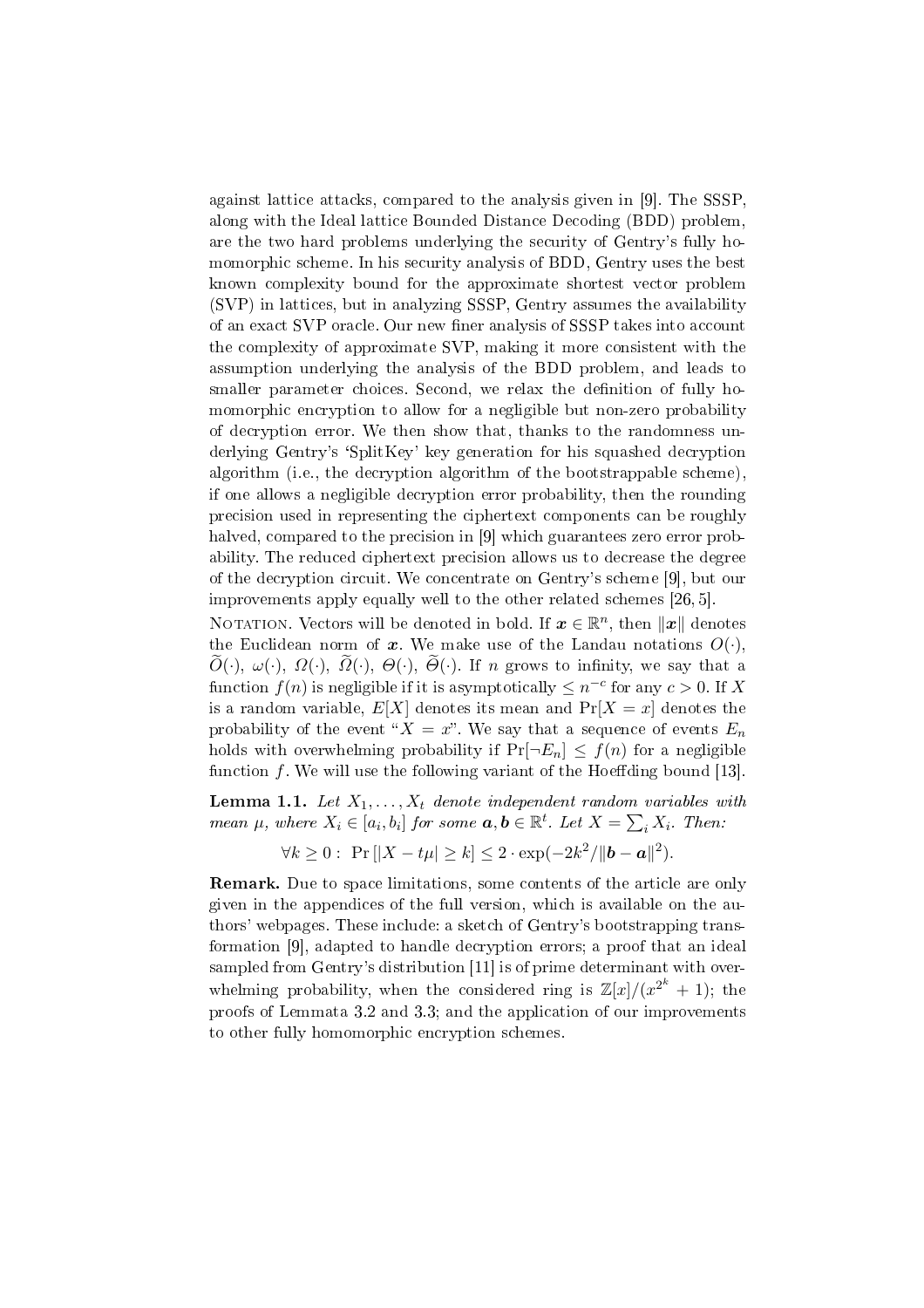## 2 Reminders

For a detailed introduction to the computational aspects of lattices, we refer to [20]. The article [10] provides an intuitive description of Gentry's fully homomorphic scheme.

### 2.1 Euclidean lattices

An *n*-dimensional lattice  $L$  is the set of all integer linear combinations An *n*-dimensional lattice *L* is the set of an integer linear combinations of some linearly independent vectors  $b_1, \ldots, b_n \in \mathbb{Z}^n$ , i.e.,  $L = \sum \mathbb{Z} b_i$ . The  $b_i$ 's are called a basis of L. A basis  $B = (b_1, \ldots, b_n) \in \mathbb{Z}^{n \times n}$  is said to be in Hermite Normal Form (HNF) if  $b_{i,j} = 0$  for  $i > j$  and  $0 \leq b_{i,j} <$  $b_{i,i}$  otherwise. The HNF of a lattice is unique and can be computed in polynomial time given any basis, which arguably makes it a worst-case basis [19]. To a basis  $B = (\mathbf{b}_1, \dots, \mathbf{b}_n) \in \mathbb{Z}^{n \times n}$  for lattice L, we associate the fundamental parallelepiped  $\mathcal{P}(B) = \{ \boldsymbol{v} = \sum_i y_i \cdot \boldsymbol{b}_i : y_i \in (-1/2, 1/2] \}.$ For a vector  $\boldsymbol{v} \in \mathbb{R}^n$ , we denote by  $\boldsymbol{v}$  mod B the unique vector  $\boldsymbol{v}' \in \mathcal{P}(B)$ such that  $\boldsymbol{v} - \boldsymbol{v}' \in L$ . Note that  $\boldsymbol{v}' = \boldsymbol{v} - B\lfloor B^{-1}\boldsymbol{v} \rfloor$ , where  $\lfloor \cdot \rceil$  rounds the coefficients to the nearest integers (upwards in case of a real that is equally distant to two consecutive integers).

The minimum  $\lambda_1(L)$  is the norm of any shortest non-zero vector in L. More generally, the *i*th minimum  $\lambda_i(L)$  is the radius of the smallest ball containing  $i$  linearly independent lattice vectors. We define the lattice amplitude as the ratio  $\lambda_n(L)/\lambda_1(L)$ . We now define two parametrized families of algorithmic problems that are central for Euclidean lattices. Let  $\gamma \geq 1$  be a function of the dimension. The  $\gamma$ -SVP (for Shortest Vector Problem) computational problem consists in finding a vector  $\mathbf{b} \in L$  such that  $0 < ||b|| \leq \gamma \lambda_1(L)$ , given as input an arbitrary basis for L. The  $\gamma$ -BDD (for Bounded Distance Decoding) computational problem consists in finding a vector  $\mathbf{b} \in L$  closest to  $\mathbf{t}$  given as inputs an arbitrary basis for  $L$  and a target vector  $\boldsymbol{t}$  whose distance to  $L$  is  $\leq \gamma^{-1} \lambda_1(L)$ . Solving  $\gamma$ -SVP and  $\gamma$ -BDD are in general computationally hard problems. The best algorithms for solving them for  $\gamma = 1$  ([14,22]) run in time exponential with respect to the dimension. On the other hand, the smallest  $\gamma$  one can achieve in polynomial time is exponential, up to poly-logarithmic factors in the exponent ([17, 24, 1]). For intermediate  $\gamma$ , the best strategy is the hierarchical reduction of [24], and leads to the following conjecture.

Lattice 'Rule of Thumb' Conjecture. There exist absolute constants  $c_1, c_2 > 1$  such that for any  $\lambda$  and any dimension n, for any n-dimensional lattice with amplitude  $\leq \gamma/c_2$ , one cannot solve  $\gamma$ -SVP (resp.  $\gamma$ -BDD) in time smaller than  $2^{\lambda}$ , with  $\gamma = c_1^{n/\lambda}$  $\int_1^{\pi/2}$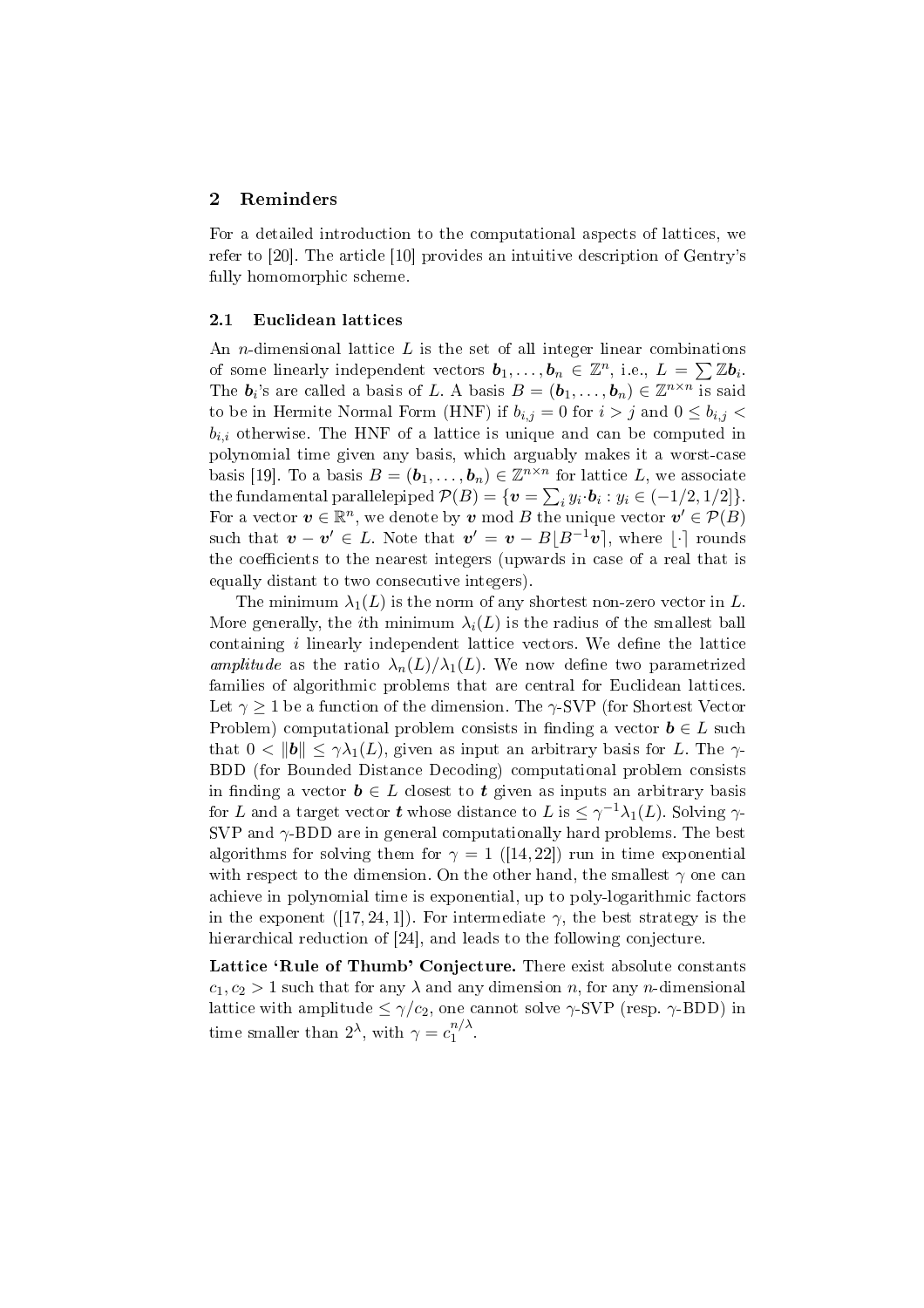Let us discuss the conjecture. One often considers the lattice gap  $\frac{\lambda_2}{\lambda_1}$ . If  $\frac{\lambda_2}{\lambda_1} > \gamma$ , then  $\gamma$ -SVP is equivalent to  $\gamma'$ -SVP for any  $\gamma' < \frac{\lambda_2}{\lambda_1}$  $\frac{\lambda_2}{\lambda_1}$ : a γ'-SVP solver is guaranteed to output a multiple of a shortest vector, from which solving SVP is easy. Similarly, if  $\frac{\lambda_2}{\lambda_1} = O(1)$  but  $\frac{\lambda_3}{\lambda_2} > \gamma$ , then lattice reduction will return a basis whose first two vectors span a sublattice containing vectors reaching  $\lambda_1$  and  $\lambda_2$ : SVP can then be solved by 2dimensional reduction. This explains why we consider  $\frac{\lambda_n}{\lambda_1}$  rather than the more standard  $\frac{\lambda_2}{\lambda_1}$ . Note that for most common lattices, there is no a priori reason to expect  $\lambda_n$  to be significantly larger than  $\lambda_2$ . Finally, when  $\lambda_n$  $\frac{\lambda_n}{\lambda_1} \leq \gamma$ , the complexity of  $\gamma$ -SVP does not seem to depend on  $\frac{\lambda_n}{\lambda_1}$ . The experimental results in [7] seem to be consistent with this conjecture.

Algorithmic improvements have been proposed (e.g., [6, 16]), but they have only led to better constants, without changing the overall framework. The conjecture seems to hold even if one considers quantum computers [18]. We will consider it for two families of lattices: no algorithm is known to perform non-negligibly better for them than for general lattices.

For a lattice L, we define  $\det L$  as  $|\det B|$  for any basis B. Minkowski's theorem provides a link between the minimum and the determinant.

**Theorem 2.1** ([4, III.2.2]). Let L be an n-dimensional lattice and V be a compact convex set that is symmetric about the origin. Let  $m \geq 1$  be an integer. If  $vol(V) \geq m2^n \det(L)$ , then V contains at least m non-zero pairs of points  $\pm \mathbf{b}$  of L.

### 2.2 Ideal lattices

Let  $f \in \mathbb{Z}[x]$  a monic degree n irreducible polynomial. Let R denote the polynomial ring  $\mathbb{Z}[x]/f$ . Let I be an (integral) ideal of R, i.e., a subset of R that is closed under addition, and multiplication by arbitrary elements of  $R$ . By mapping polynomials to the vectors of their coefficients, we see that the ideal I corresponds to a sublattice of  $\mathbb{Z}^n$ : we can thus view I as both a lattice and an ideal. An *ideal lattice* for f is a sublattice of  $\mathbb{Z}^n$ that corresponds to an ideal  $I \subseteq \mathbb{Z}[x]/f$ . In the following, an ideal lattice will implicitly refer to an f-ideal lattice. For  $v \in R$  we denote by  $||v||$ its Euclidean norm (as a vector). We define a multiplicative expansion factor  $\gamma_{\times}(R)$  for the ring R by  $\gamma_{\times}(R) = \max_{u,v \in R} \frac{||u \times v||}{||u|| \cdot ||v||}$  $\frac{\|u \times v\|}{\|u\| \cdot \|v\|}$ . A typical choice is  $f = x^n + 1$  with n a power of 2, for which  $\gamma_\times(R) = \sqrt{n}$  (see [9, Th. 9]).

Two ideals I and J of R are said coprime if  $I + J = R$ , where  $I + J =$  ${i+j : i \in I, j \in J}$ . An ideal *I* is said prime of degree 1 if  $det(I)$  is prime. For an ideal J of R, we define  $J^{-1} = \{ \boldsymbol{v} \in \mathbb{Q}[x]/f : \forall \boldsymbol{u} \in J, \boldsymbol{u} \times \boldsymbol{v} \in R \}.$ This is a fractional ideal of R, and  $J^{-1} \subseteq \frac{1}{\det J}R$  (since  $(\det J) \cdot R \subseteq J$ ).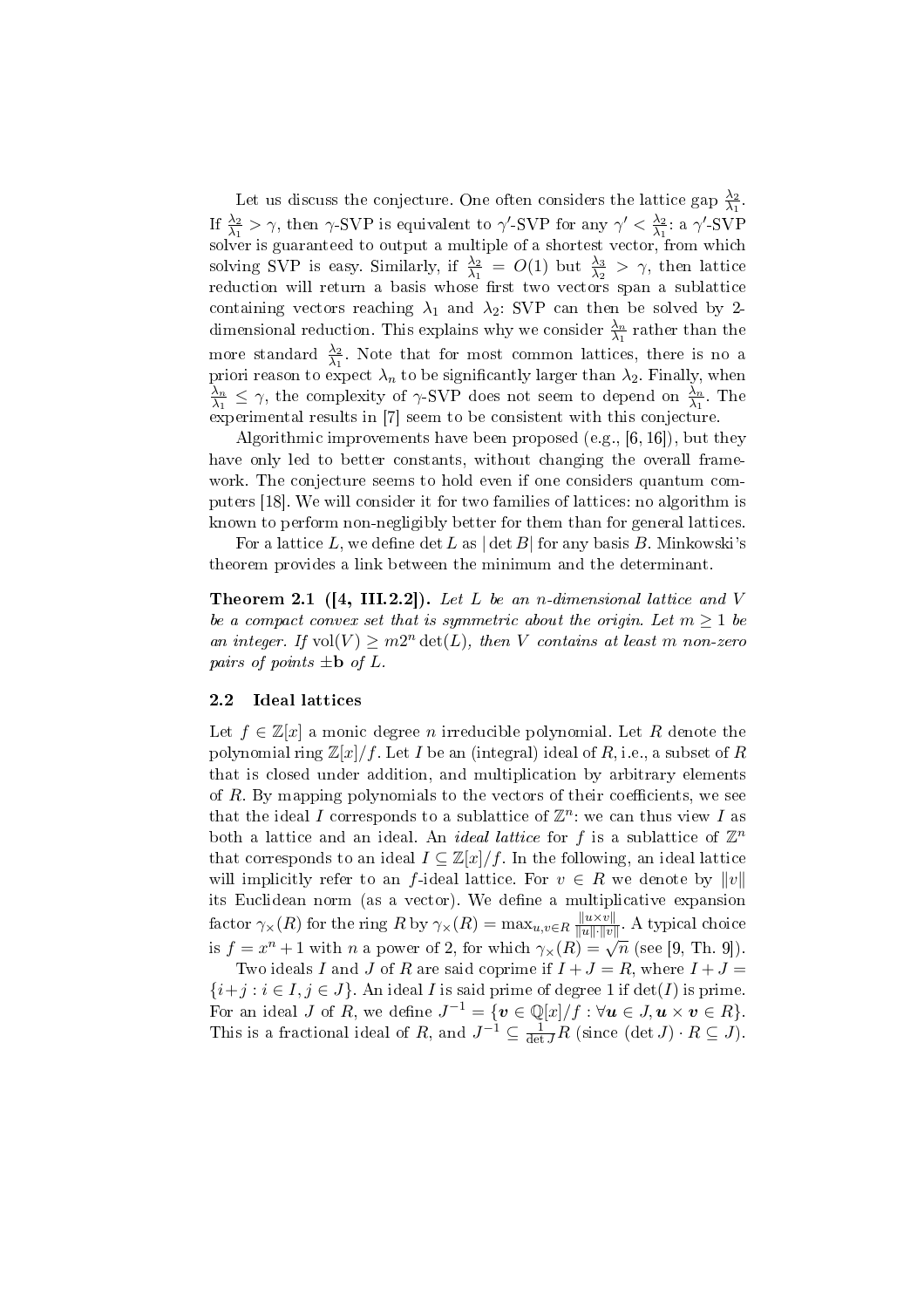If  $f = x^n + 1$  with n a power of 2, then R is the ring of integers of the  $(2n)$ th cyclotomic field and  $J^{-1} \times J = R$  for any integral ideal  $J$  (the product of two ideals  $I_1$  and  $I_2$  being the ideal generated by all products  $i_1 \cdot i_2$ with  $i_1 \in I_1$  and  $i_2 \in I_2$ ). An ideal I is said principal if it is generated by a single element  $r \in I$ , and then we write  $I = (r)$ . We define  $\mathrm{rot}_f(r) \in \mathbb{Q}^{n \times n}$ as the basis of I consisting of the  $x^k r(x) \mod f$ 's, for  $k \in [0, n-1]$ .

If I is an ideal lattice for  $f = x^n + 1$ , then we have  $\lambda_1(I) \geq \det(I)^{1/n}$ : an easy way to prove it is to notice that the rotations  $x^k v$  of any shortest non-zero vector v form a basis of a full-rank sublattice of I, and to use the inequalities  $\lambda_1(I)^n = \prod_k ||x^k v|| \ge \det((v)) \ge \det I$ .

## 2.3 Homomorphic encryption

In this section, we review definitions related to homomorphic encryption. Our definitions are based on  $[9, 8]$ , but we slightly relax the definition of decryption correctness, to allow a negligible probability of error. This is crucial for our probabilistic improvement to Gentry's Recrypt algorithm.

Definition 2.1. A homomorphic encryption scheme Hom consists of four algorithms:

- KeyGen: Given security parameter  $\lambda$ , returns a secret key sk and a public key pk.
- Enc: Given plaintext  $\pi \in \{0,1\}$  and public key pk, returns ciphertext  $\psi$ .
- Dec: Given ciphertext  $\psi$  and secret key sk, returns plaintext  $\pi$ .
- Eval: Given public key pk, a t-input circuit  $C$  (consisting of addition and multiplication gates modulo 2), and a tuple of ciphertexts  $(\psi_1, \ldots, \psi_t)$  (corresponding to the t input bits of C), returns a ciphertext  $\psi$  (corresponding to the output bit of C).

Hom is said correct for a family C of circuits with  $\leq t = \mathcal{P}oly(\lambda)$ input bits if for any  $C \in \mathcal{C}$  and input bits  $(\pi_i)_{i \leq t}$ , the following holds with overwhelming probability over the randomness of KeyGen and Enc:

 $Dec(sk,Eval(pk, C, (\psi_1, ..., \psi_t))) = C(\pi_1, ..., \pi_t),$ 

where  $(sk, pk) = \text{KeyGen}(\lambda)$  and  $\psi_i = \text{Enc}(pk, \pi_i)$  for  $i = 1, ..., t$ .

Hom is said compact if for any circuit C with  $\leq t = \mathcal{P}oly(\lambda)$  input bits, the bit-size of the ciphertext  $\textsf{Eval}(pk, C, (\psi_1, \ldots, \psi_t))$  is bounded by a fixed polynomial  $b(\lambda)$ .

Gentry [9] defined the powerful notion of a *bootstrappable* homomorphic encryption scheme: one that can homomorphically evaluate a decryption of two ciphertexts followed by one gate applied to the decrypted values. We also relax this notion to allow decryption errors.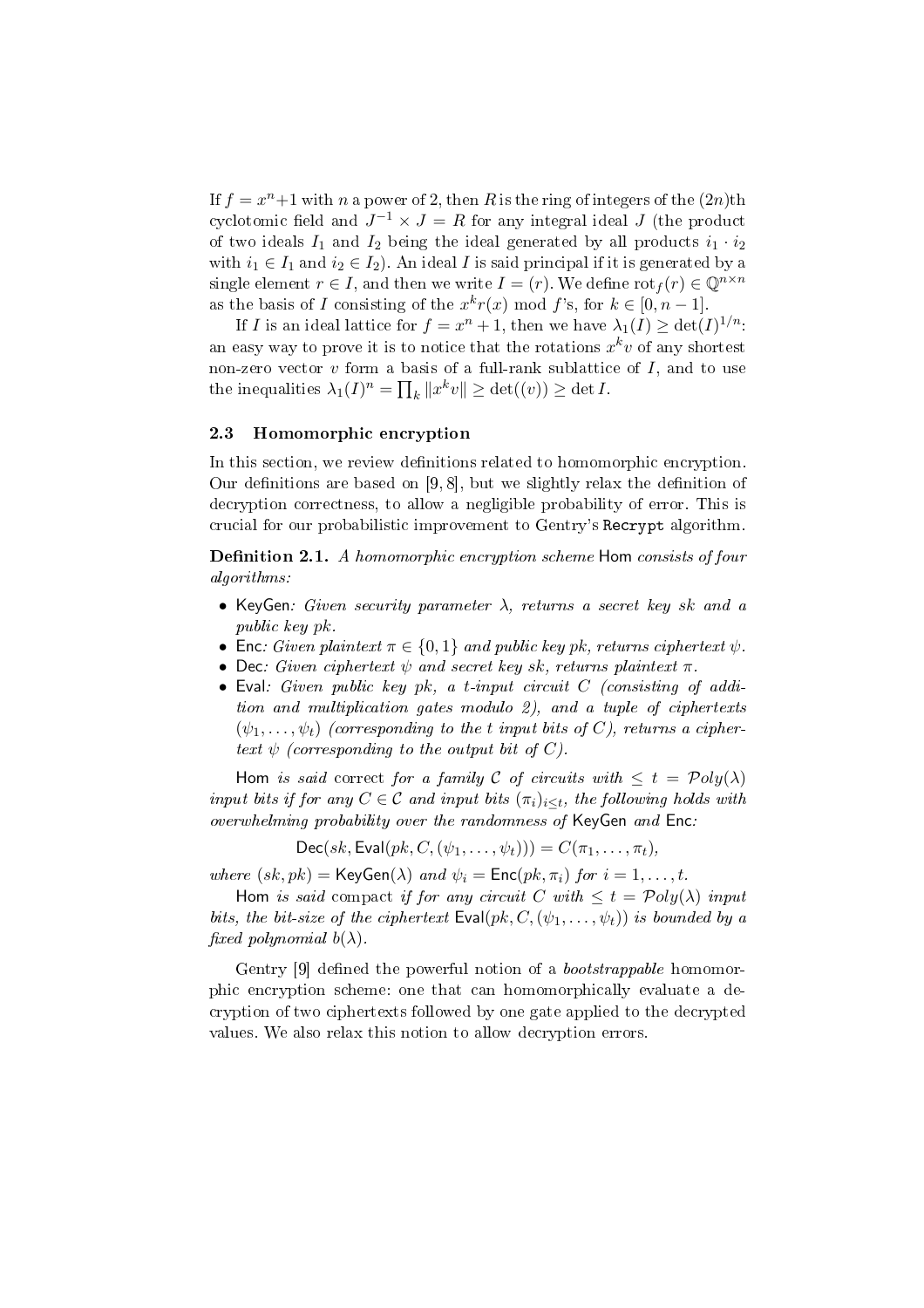**Definition 2.2.** Let Hom  $=$  (KeyGen, Enc, Dec, Eval) denote a homomor $phic$  encryption scheme. We define two circuits:

- Dec-Add: Takes as inputs a secret key sk and two ciphertexts  $\psi_1, \psi_2$ , and computes  $\textsf{Dec}(sk, \psi_1) + \textsf{Dec}(sk, \psi_2) \text{ mod } 2$ .
- Dec-Mult: Takes as inputs a secret key sk and two ciphertexts  $\psi_1, \psi_2$ , and computes  $\mathsf{Dec}(sk, \psi_1) \times \mathsf{Dec}(sk, \psi_2) \text{ mod } 2$ .

Hom is said bootstrappable if it is correct for Dec-Add and Dec-Mult.

Gentry discovered that a bootstrappable homomorphic encryption can be used to homomorphically evaluate arbitrary circuits. More precisely, he proved the following result (adapted to allow for decryption error). The construction is sketched in the full version.

Theorem 2.2 ([9, Se. 2]). Given a bootstrappable homomorphic encryption scheme Hom, and parameters  $d = \mathcal{P}oly(\lambda)$ , it is possible to construct another homomorphic encryption scheme  $\textsf{Hom}^{(d)}$  that is compact and correct for all circuits of size  $Poly(\lambda)$ . Furthermore, if the scheme Hom is semantically secure, then so is the scheme  $\mathsf{Hom}^{(d)}$ .

## 3 Summary of Gentry's Fully Homomorphic Scheme

We now review Gentry's fully homomorphic encryption scheme [9, 8].

### 3.1 The somewhat homomorphic scheme

We first recall Gentry's somewhat homomorphic encryption scheme (see [8, Se. 5.2 and Ch. 7]) which supports a limited number of multiplications. It is the basis for the bootstrappable scheme presented in Subsection 3.3. The scheme, described in Figure 1, produces ciphertexts in the ring  $R =$  $\mathbb{Z}[x]/f$  for a suitable irreducible degree n monic polynomial f. In this paper, we will assume  $f = x^n + 1$  with n a power of 2. Here n is a function of the security parameter  $\lambda$ .

The key generation procedure generates two coprime ideals I and J of R. The ideal I has basis  $B_I$ . To simplify the scheme (and optimize its efficiency), a convenient choice, which we assume in this paper, is to take  $I = (2)$ : Reduction of v modulo I corresponds to reducing the coefficients of the vector/polynomial v modulo 2. The ideal J is generated by an algorithm IdealGen, that given  $(\lambda,n),$  generates a 'good' secret basis  $B^{sk}_J$ (consisting of short, nearly orthogonal vectors) and computes its HNF to obtain a 'bad' public basis  $B^{pk}_J$  $J<sup>p<sub>K</sub></sup>$ . Suggestions for concrete implementations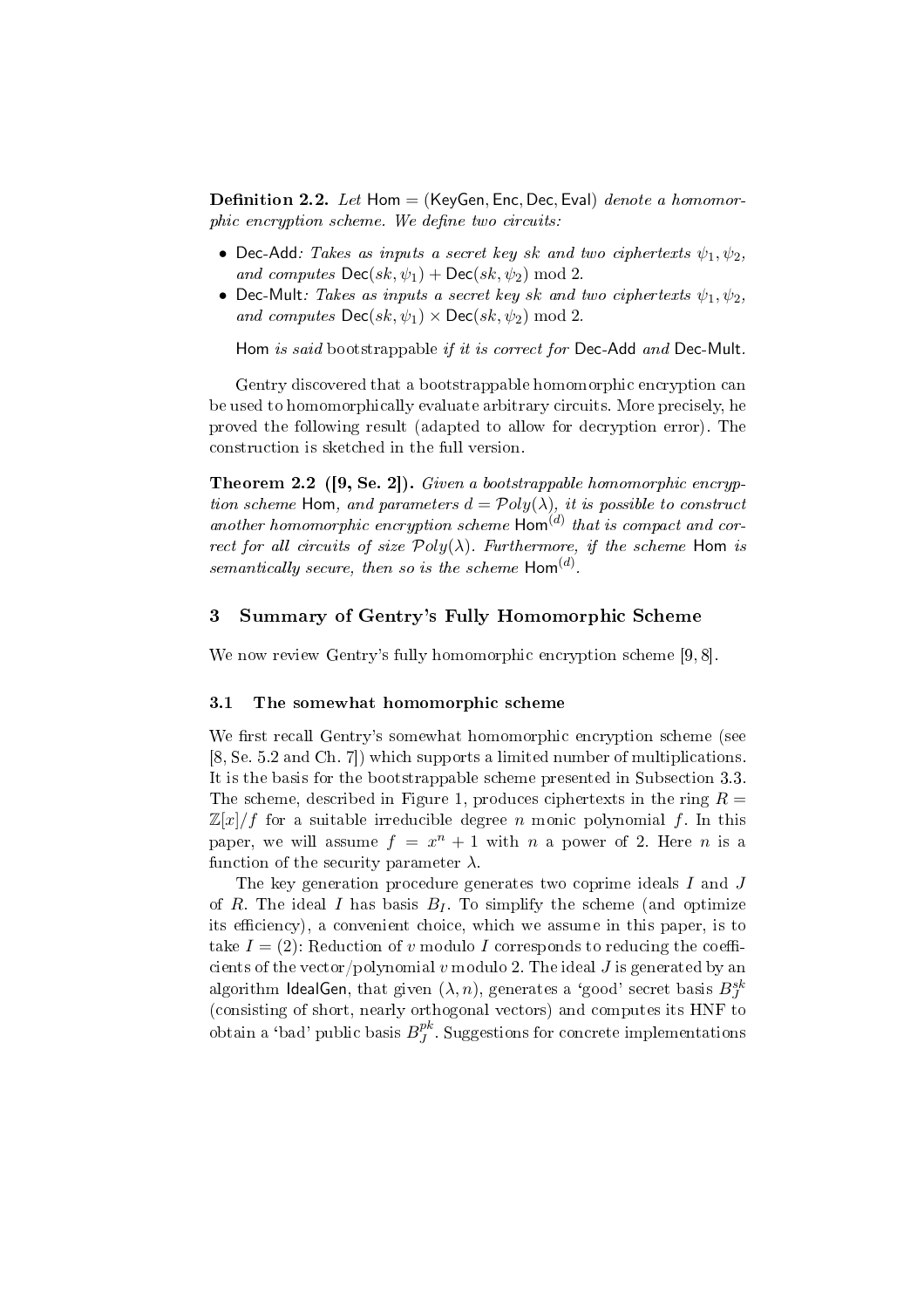of IdealGen are given in [8, Se. 7.6], [11] and [26]. To obtain the  $\widetilde{O}(\lambda^{3.5})$ bit complexity bound, we will assume that  $J$  is a degree 1 prime ideal, which is the case with the implementation of [26] and is also the case with probability exponentially close to 1 for the distribution considered in [11] (see full version). Associated with IdealGen is a parameter  $r_{Dec}$ , which is a lower bound on the radius of the largest origin-centered ball which is contained inside  $\mathcal{P}(B^{sk}_J)$ . In all cases we have  $r_{Dec}\geq \lambda_1(J)/\mathcal{P}oly(n)$  (see, e.g., [8, Le. 7.6.2]). Using Babai's rounding-off algorithm [1] with  $B^{sk}_J,$  the decryptor can recover the point of  $J$  closest to any target vector within distance  $r_{Dec}$  of J (see [8, Le. 7.6.1]).

- KeyGen $(\lambda)$ : Run IdealGen $(\lambda, n)$  to generate secret/public bases  $(B^{sk}_J, B^{pk}_J)$  for ideal J such that  $\mathcal{P}(B_j^{sk})$  contains an origin-centered ball of radius  $r_{Dec} \approx \lambda_1(J)$ . Return public key  $pk = B_J^{pk}$  and secret key  $sk = B_J^{sk}$ .
- Enc(pk,  $\pi$ ): Given plaintext  $\pi \in \{0,1\}$  and public key pk, run Samp(I,  $\pi$ ) to get  $\pi' \in \pi + I$  with  $\|\pi'\| \leq r_{Enc}$ . Return ciphertext  $\psi = \pi'$  mod  $B^{pk}_J$ .
- Dec(sk,  $\psi$ ): Given ciphertext  $\psi$  and secret key sk, returns  $\pi = (\psi \mod B_J^{sk}) \mod I$ .
- Eval $(pk, C, (\psi_1, \ldots, \psi_t))$ : Given public key pk, circuit C and ciphertexts  $\psi_1, \ldots, \psi_t$ , for each add or multiply gate in C, perform a + or  $\times$  operation in R mod  $B^{pk}_J$ , respectively, on the corresponding ciphertexts. Return the ciphertext  $\psi$  corresponding to the output of  $C$ .

Fig. 1. Gentry's Somewhat Homomorphic Encryption Scheme SomHom.

The plaintext space is a subset of  $\mathcal{P}(I)$ , that we assume to be  $\{0, 1\}$ . The encryption algorithm uses a sampling algorithm Samp, which given  $(B_I, x)$  for a vector  $x \in R$ , samples a 'short' vector in the coset  $x + I$ . Concrete implementations of Samp are given in [8, Se. 7.5 and 14.1]. Associated with Samp is a parameter  $r_{Enc}$ , which is a (possibly probabilistic) bound on the norms of vectors output by Samp. For both implementations, one can set  $r_{Enc} = \mathcal{P}oly(n)$ . To encrypt a message  $\pi$ , a sample  $\pi + i$  from the coset  $\pi + I$  is generated, and the result is reduced modulo the public basis  $B_J^{pk}$  $j^{pk}$ :  $\psi = \pi + i \mod B_j^{pk}$  $j^{\mu}$ . It is assumed that  $r_{Enc} < r_{Dec}$ . Therefore, by reducing  $\psi$  modulo the secret basis  $B^{sk}_J$  one can recover  $\pi+i,$  and then plaintext  $\pi$  can be recovered by reducing modulo  $B_I$ .

Homomorphic addition and multiplication of the encrypted plaintexts  $\pi_1$ ,  $\pi_2$  modulo  $B_I$  are supported by performing addition and multiplication respectively in the ring R on the corresponding ciphertexts modulo  $B^{pk}_{J}$  $_J^{\rm pk}$  . Namely, for  $\psi_1 = \pi_1 + i_1 \bmod B^{pk}_I$  $j^{pk}$ ,  $\psi_2 = \pi_2 + i_2 \mod B_J^{pk}$  with  $i_1, i_2 \in I$ , we have  $\psi_1 + \psi_2 \mod B_J^{pk} \in (\pi_1 + \pi_2) + I$  and  $\psi_1 \times \psi_2 \mod B_J^{pk} \in (\pi_1 \times \pi_2) + I$ I mod  $B_I^{pk}$  $J<sup>pK</sup>$ . However, for ensuring correct decryption of these new ciphertexts, we need that  $\|(\pi_1+i_1)+(\pi_2+i_2)\|$ ,  $\|(\pi_1+i_1)\times(\pi_2+i_2)\|\leq r_{Dec}$ . This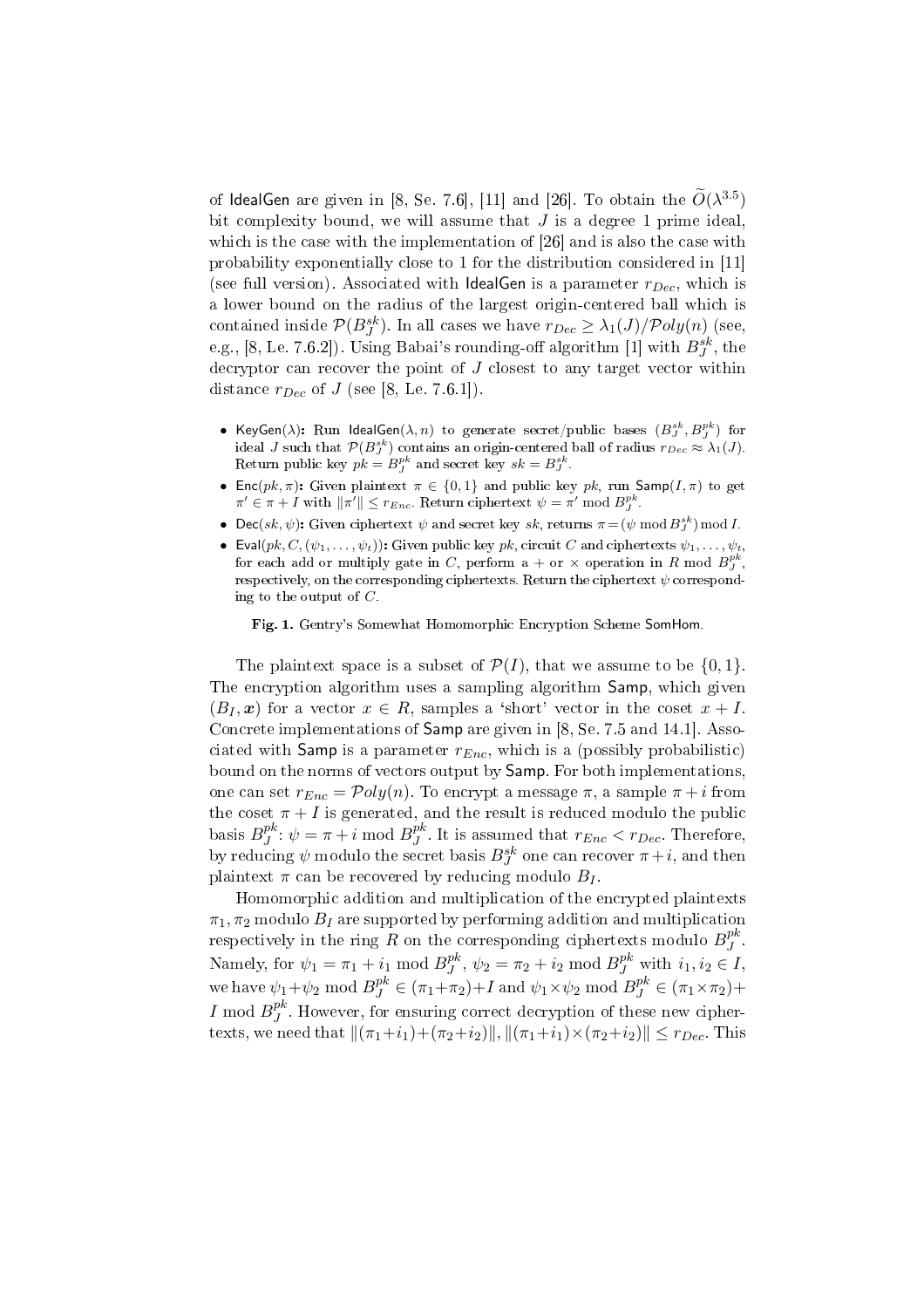limits the degree of polynomials that can be evaluated homomorphically. Note that our choice for J implies that a ciphertext reduced modulo  $B^{pk}_J$ J is simply an integer modulo  $det(J)$  and thus homomorphic evaluations modulo  $B^{pk}_J$  $J^{\mathcal{P}^k}$  reduce to integer arithmetic modulo  $\det(J)$  (such as in [26]).

#### 3.2 A tweaked somewhat homomorphic scheme

Gentry [8, Ch. 8] introduced tweaks to SomHom to simplify the decryption algorithm towards constructing a fully homomorphic scheme. The tweaked scheme SomHom' differs from the original scheme in the key generation and decryption algorithm, as detailed in Figure 2.

- KeyGen<sup>'</sup>( $\lambda$ ): Run KeyGen( $\lambda$ ) to obtain  $(B_j^{sk}, B_j^{pk})$ . From  $B_j^{sk}$ , compute a vector  $v_J^{sk} \in J^{-1}$  such that  $\mathcal{P}(\text{rot}_f(v_J^{sk})^{-1})$  contains a ball of radius  $r'_{Dec} = \frac{r_{Dec}}{8\sqrt{2n^{2.5}}}$ (see [8, Le. 8.3.1]). Return public key  $pk = B_J^{pk}$  and secret key  $sk = B_J^{sk}$ .
- Dec'(sk,  $\psi$ ): Given ciphertext  $\psi$  and secret key sk, return  $\pi = \psi \lfloor v_j^{sk} \times \psi \rfloor \bmod I$ .

Fig. 2. Algorithms of the Tweaked Somewhat Homomorphic Encryption Scheme SomHom' that differ from those of SomHom.

Gentry showed the following on the correctness of Dec'.

Lemma 3.1 (Adapted from  $[8,$  Le. 8.3.1 and 8.4.2]). A ciphertext  $\psi = \pi + i \bmod B_J^{pk}$  with  $\|\pi + i\| \leq r_{Dec}'$  is correctly decrypted to  $\pi$  by Dec'. Moreover, if  $\|\pi + i\| \leq r'_{Dec}$ , then each coefficient of  $\bm{v}_J^{sk} \times \psi$  is within  $1/8$ of an integer.

Let  $C$  be a mod 2 circuit consisting of add and multiply gates with two inputs and one output. We let  $g(C)$  denote the generalized circuit obtained from C by replacing the add and multiply gates mod 2 by the  $+$  and  $\times$ operations of the ring  $R$ , respectively. We say that circuit  $C$  is *permitted*, if for any set of inputs  $x_1, \ldots, x_t$  to  $g(C)$  with  $||x_k|| \leq r_{Enc}$  for  $k =$  $1, \ldots, t$ , we have  $||g(C)(x_1, \ldots, x_t)|| \leq r'_{Dec}$ . A permitted circuit which is evaluated homomorphically on encryptions of plaintexts  $\pi_1, \ldots, \pi_t$  will yield a ciphertext  $\psi = g(C)(\pi_1 + i_1, \ldots, \pi_t + i_t) \bmod B_J^{pk}$  $J<sup>p<sub>K</sub></sup>$  that correctly decrypts to  $C(\pi_1,\ldots,\pi_t),$  and such that the coefficients of  $\bm{v}_J^{sk}\times\psi$  are within  $1/8$  of an integer. As in [5, Le 3.4], we characterize the permitted circuits by the maximal degree of the polynomial evaluated by the circuit. Note that Gentry  $[9, 8]$  considers the circuit depth, which is less flexible.

**Lemma 3.2.** Let C be a mod 2 circuit, and  $g(C)$  denote the corresponding generalized circuit over R, evaluating  $h \in \mathbb{Z}[x_1,\ldots,x_t]$  of (total) degree d. The circuit C is permitted if  $\gamma_{\times}^{d-1} ||h||_1 r_{Enc}^d \leq r_{Dec}^{\prime}$ . In particular, assuming that h has coefficients in  $\{0,1\}$ , the circuit C is permitted if d satisfies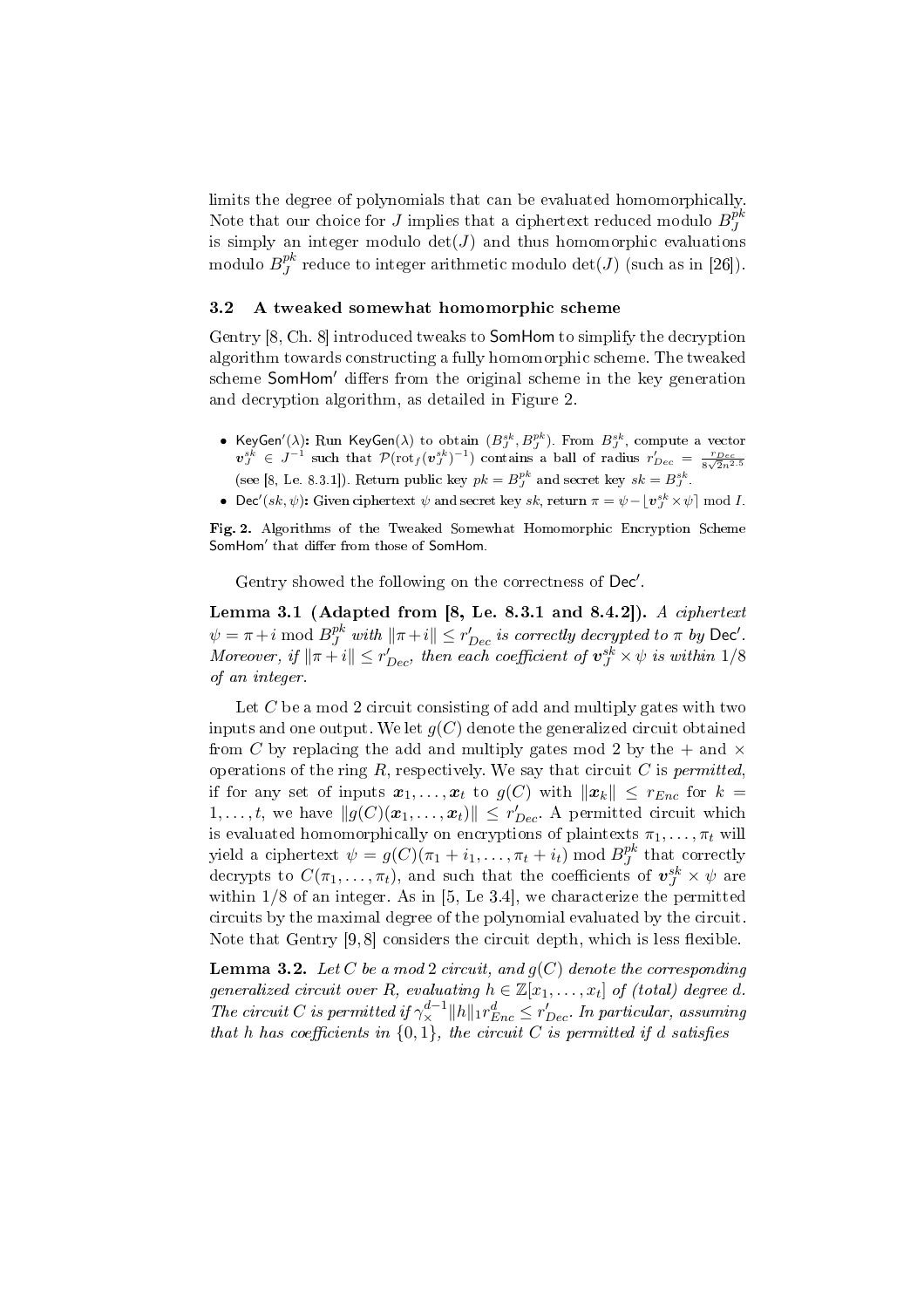$$
d \le \frac{\log r'_{Dec}}{\log(r_{Enc} \cdot \gamma_{\times} \cdot (t+1))}.
$$

**Remark.** The polynomial h referred to above is the one evaluated by the generalized circuit  $g(C)$ . For arbitrary circuits C mod 2, the polynomial h may differ from the polynomial  $h'$  evaluated by the circuit C mod 2; in particular, the polynomial  $h$  may have non-binary integer coefficients, and some may be multiples of 2. However, for circuits C for which h has binary coefficients (the condition in the lemma), we have  $h = h'$  (this condition on  $h$  is also needed, but is not explicitly stated in  $[5]$ .

#### 3.3 Gentry's squashed bootstrappable scheme

To make it bootstrappable, Gentry [8, Ch. 10] modified SomHom' by `squashing' the decryption circuit. He moved some of the decryption computation to the encryption stage, by providing additional information in the public key. This results in the bootstrappable scheme SqHom described in Figure 3. The scheme introduces three new integer parameters  $(p, \gamma_{set}, \gamma_{sub})$ . Note that we incorporated Optimization 2 from [8, Ch. 12, which is made possible thanks to the choice  $I = (2)$ .

- $-$  KeyGen"( $\lambda$ ):
	- Run KeyGen' to get  $B^{pk}_J$  and  $v^{sk}_J$ .
	- Generate a uniform  $\gamma_{set}$  bit vector  $s = (s_1, \ldots, s_{\gamma_{set}})$  with Hamming weight  $\gamma_{sub}$  and  $s_{\gamma_{set}} = 1$ .
	- Generate  $t_1, \ldots, t_{\gamma_{set}-1}$  uniformly and independently from  $J^{-1}$  mod  $B_I$ . Com-Generate  $\bm{\iota}_{1},\dots,\bm{\iota}_{\gamma_{set}}$   $\vdots$   $\mathcal{V}^{s}_{J}$  $_{k<\gamma_{set}}$   $s_k\boldsymbol{t}_k$ .
	- Return  $sk = s$  and  $pk = (B_j^{pk}; t_1, \ldots, t_{\gamma_{set}})$ .
- Enc''( $pk, \pi$ ): Run Enc of SomHom' to generate ciphertext  $\psi$ . For  $k = 1, \ldots, \gamma_{set}$ , compute  $c_k$  on  $p + 1$  bits (1 bit before the binary point, and p bits after) such that  $|c_k - \langle t_k \times \psi \rangle$  mod  $2 \leq 2^{-p}$ , where  $[g]_0$  denotes the constant coefficient of the polynomial  $g \in R$ . Return ciphertext  $(\psi; c_1, \ldots, c_{\gamma_{set}})$ .
- $-\textsf{Dec}''(sk,(\psi;c_1,\ldots,c_{\gamma_{set}}))$ : Given expanded ciphertext  $(\psi;c_1,\ldots,c_{\gamma_{set}})$  and secret bec  $(s\kappa, (\psi; c_1, \ldots, c_{\gamma_{set}}))$ : Given expanded<br>key sk, return  $\pi = [\psi]_0 - [\sum_k s_k c_k] \mod 2$ .
- Eval": Same as for SomHom' (while recomputing the  $c_k$ 's, like in algorithm Enc").

Fig. 3. Algorithms of the Squashed Scheme SqHom.

Note that  $\sum_{k} s_k c_k \approx$  $\overline{ }$  $\mathcal{L}_k s_k[\boldsymbol{t}_k\times \boldsymbol{\psi}]_0 = ([(\sum_k s_k \boldsymbol{t}_k) \times \boldsymbol{\psi}]_0) = [\boldsymbol{v}^{sk}_J \times$  $\psi$ <sub>0</sub>, modulo 2. Hence, in terms of decryption correctness, SqHom differs from SomHom' only due to the rounding errors. The following lemma provides a sufficient precision  $p$  (see also [5, Le. 6.1]). In Section 5, we will show that  $p$  can be almost halved, using a probabilistic error analysis.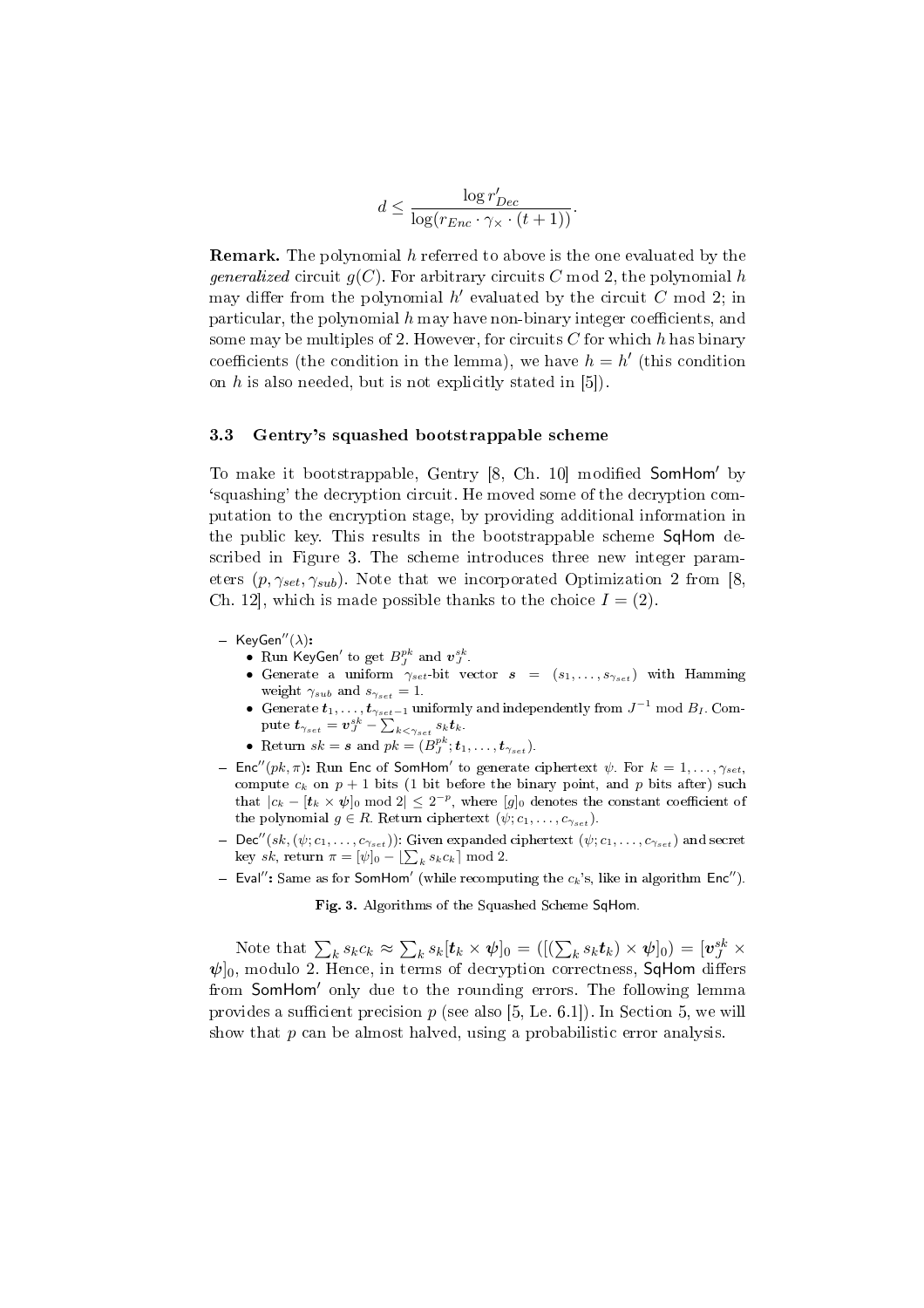Lemma 3.3. If  $p \geq 3 + \log_2 \gamma_{sub}$ , a ciphertext  $(\psi; c_1, \ldots, c_{\gamma_{set}})$  of SqHom with  $\psi = \pi + i \mod B_J^{pk}$ with  $\psi = \pi + i \mod B_J^{pk}$  and  $\|\pi + i\| \leq r'_{Dec}$  is correctly decrypted by the decryption algorithm  $\text{Dec}''$ , and  $\sum_k s_k c_k$  is within 1/4 of an integer.

For bootstrappability, we need to be able to implement the augmented decryption circuits Dec-Add and Dec-Mult with circuit degrees smaller than the degree capacity of the scheme. This is summarized in the following, in terms of the size  $\gamma_{sub}$  of the hidden subset in the secret key.

Theorem 3.1 (Adapted from [5, Th. 6.2]). Assuming that  $\sum_k s_kc_k$  is within  $1/4$  of an integer, the augmented decryption circuits Dec-Add and Dec-Mult for scheme SqHom with precision parameter p can be evaluated by circuits of degrees  $\leq \gamma_{sub} \cdot 2^9 p^{1.71}$ .

*Proof.* To decrypt  $\psi$ , we have to compute  $\pi = [\psi]_0 - [\sum_k s_k c_k] \bmod 2$ . We proceed as follows:

- 1- Compute  $a_k = s_k \cdot c_k$  for  $k = 1, \ldots, \gamma_{set}$ .
- 2- Let  $a_{k,0}.a_{k,1}...a_{k,p}$  be the bit representation of  $a_k$ . To sum the  $a_k$ 's:
- 2.1- For  $j = 0, \ldots, p$ , compute  $W_j$ , the Hamming weight of the bit vector  $(a_{0,j}, \ldots, a_{\gamma_{set},j}).$  $\frac{j}{n}$
- 2.2- Compute  $\pi = [\psi]_0$   $_{j\leq p}W_j\cdot 2^{-j} \bmod 2.$

Note that because only  $\gamma_{sub}$  of the  $a_k$ 's are non-zero, each Hamming weight  $W_j$  is at most  $\gamma_{sub}$  and hence its binary representation has at most  $\lceil \log_2(\gamma_{sub}+1) \rceil$  bits. Step 1 requires a single multiplication mod 2 for each output bit, hence has degree 2. For Step 2.1, we use the following.

Lemma 3.4 (Adapted from [5, Le. 6.3]). Let  $(\sigma_1, \ldots, \sigma_t)$  be a binary vector, and  $W = W_n \dots W_0$  be the binary representation of its Hamming weight. Then for any  $k$ , the bit  $W_k$  can be expressed as a the evaluation in the  $\sigma_j$ 's of an integer polynomial of degree exactly  $2^k$ .

We conclude that Step 2.1 can be computed by a circuit of degree  $2^{\lceil \log_2(\gamma_{sub}+1) \rceil} \leq 2\gamma_{sub}$ . Using the '3-for-2' trick [15], van Dijk et al. [5] show that Step 2.2 can be done with a circuit of degree  $\leq 2^{\lceil \log_{3/2}(p+1) \rceil+4} \leq$  $2^6p^{1.71}$ . The total degree of the decryption circuit is thus  $\leq \gamma_{sub} \cdot 2^8p^{1.71}$ , and hence that of Dec-Add (resp. Dec-Mult) is  $\leq \gamma_{sub} \cdot 2^9 p^{1.71}$ .

Combining Theorem 3.1 with Lemmata 3.2 and 3.3, we get:

Corollary 3.1. The scheme SqHom is bootstrappable as long as

$$
\gamma_{sub} \cdot 2^9 \log^{1.71}(\gamma_{sub} + 4) \le \frac{\log r'_{Dec}}{\log(r_{Enc} \cdot \gamma_{\times} \cdot (t+1))}.
$$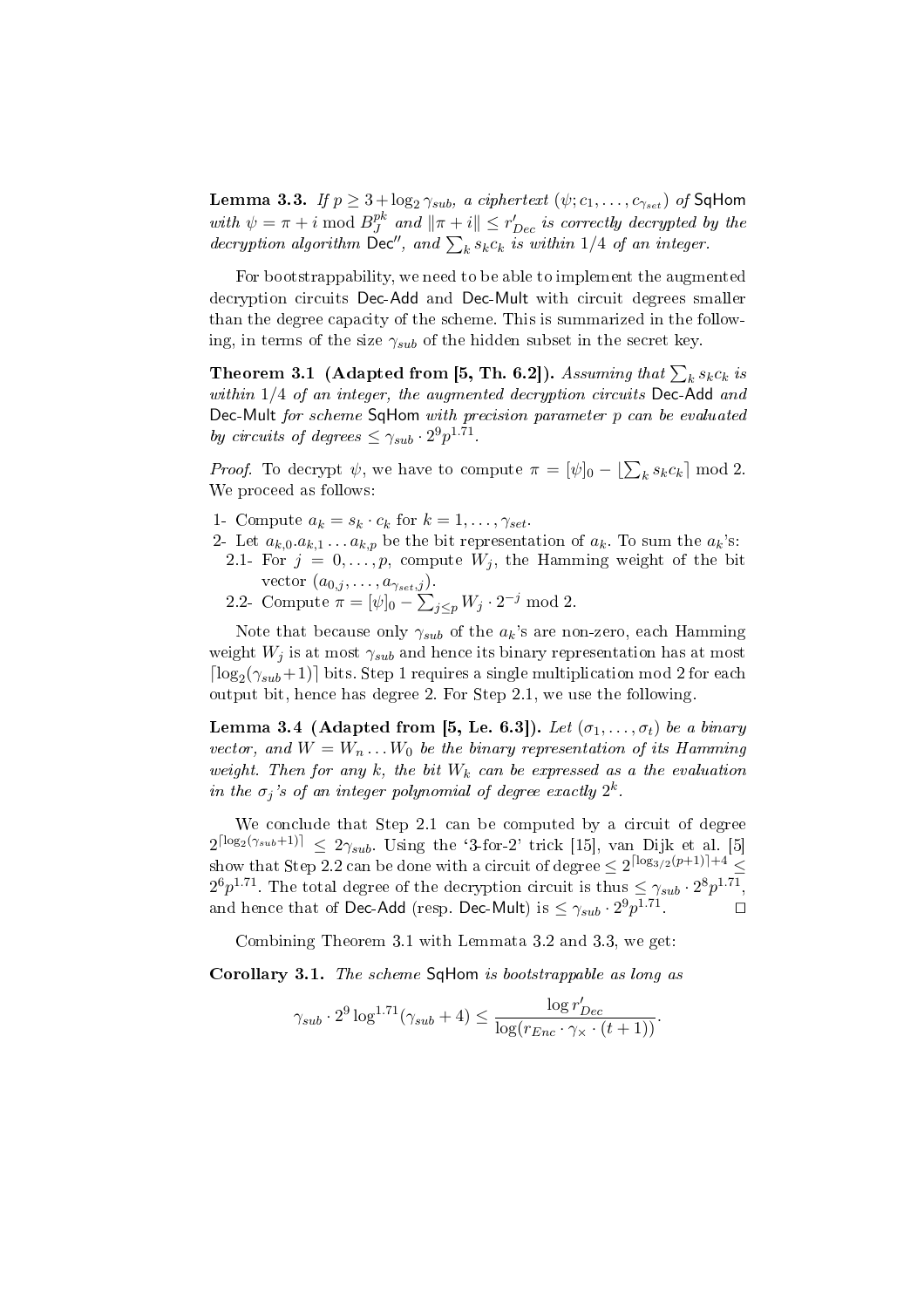## 4 A Less Pessimistic Hardness Analysis of the SSSP

The semantic security of Gentry's schemes SomHom and SomHom' relies on the hardness of a bounded distance decoding problem. As explained in Section 2, this hardness assumption is asymptotically well understood (with the lattice reduction 'rule of thumb' conjecture). When converted into the bootstrappable scheme SqHom, another hardness assumption is added, namely that of the so-called SplitKey distinguishing problem. To be precise, a semantic attack against SqHom either leads to an efficient ideal lattice BDD algorithm or to an efficient algorithm for the SplitKey distinguishing problem (see [9, Th. 10]). In [9, Th. 11.1.3], the following Sparse Vector Subset Sum Problem (SVSSP) is shown to reduce to the SplitKey distinguishing problem.

**Definition 4.1 (SVSSP**<sub> $\gamma_{sub}, \gamma_{set}$ ). Let  $\gamma_{sub}$  and  $\gamma_{set}$  be functions of the</sub> hardness parameter  $\lambda$ . Let J be as generated by KeyGen, and  $B_{IJ}$  be the HNF of ideal IJ. The decisional SVSSP is as follows: Distinguish between  $(a_1, \ldots, a_{\gamma_{set}})$  chosen uniformly in  $R \cap \mathcal{P}(B_{IJ})$  and the same but conditioned on the existence of a vector  $s \in \{0,1\}^{\gamma_{set}}$  of Hamming *vai* conditioned on the existence of a<br>weight  $\gamma_{sub}$  with  $\sum_{k} s_k a_k = 0 \mod IJ$ .

For our choice  $I = (2)$ , we have  $B_{IJ} = 2B_J^{pk}$ , where  $B_J^{pk}$  is the HNF For our choice  $I = (2)$ , we have  $D_J = 2D_J$ , where  $D_J$  is the first of J. In the following, we use  $q = \det(B_{IJ}) = 2^n \det(J)$ . A simple birthday  $\rm{paradox\ attack\ runs\ in\ time} \approx$  $\frac{1}{\gamma_{set}}$  $\gamma_{sub}$  $\left(\frac{D_{IJ}}{D_{IJ}}\right)^{1/2}$ . To achieve  $2^{\lambda}$  hardness, we require that  $\gamma_{sub} = \Omega(\lambda)$  and  $\gamma_{set} \geq 2\gamma_{sub}$ . We now analyze another attack, based on lattice reduction. Consider the lattice  $\mathbf{r}$ 

$$
L = \left\{ \boldsymbol{x} \in \mathbb{Z}^{\gamma_{set}} : \sum_{k \leq \gamma_{set}} x_k \cdot \boldsymbol{a}_k = 0 \mod IJ \right\}.
$$

Since  $q\mathbb{Z}^{\gamma_{set}} \subseteq L$ , we have dim  $L = \gamma_{set}$ . Furthermore, we have det  $L =$  $|\mathbb{Z}^{\gamma_{set}}/L| = |\phi(\mathbb{Z}^{\gamma_{set}})| \leq \det(B_{IJ}) = q$ , where  $\phi : \mathbb{Z}^{\gamma_{set}} \to \mathbb{Z}^n/IJ$  is the map  $x \mapsto \sum_k x_k a_k \bmod{IJ}$  . Also, the existence of the solution vector  $s$ implies that  $1 \leq \lambda_1(L) \leq \sqrt{\gamma_{sub}}$ .

Suppose we are limited to a computational power of  $2^{\lambda}$ . The lattice reduction 'rule of thumb' conjecture suggests that we cannot find vectors  $\lim L$  of norms  $\leq U := c_1^{\frac{\gamma_{set}}{\lambda}}$ , assuming that  $\frac{\lambda_{\gamma_{set}}(L)}{\lambda_1(L)} \leq U/c_2$ . Apart from the unusual smallness of the lattice minimum, there is no reason to expect the remaining  $\lambda_i(L)$ 's to vary significantly: the lattice gap  $\frac{\lambda_2(L)}{\lambda_1(L)}$  and the lattice amplitude  $\frac{\lambda_{\gamma_{set}}(L)}{\lambda_1(L)}$  should be similar. Now, there are  $\leq m:=U\sqrt{\gamma_{sub}}$  pairs of non-zero multiples  $\pm k \cdot s$  with norm  $\leq U \cdot \lambda_1(L) \leq U \sqrt{\gamma_{sub}}$ . At the same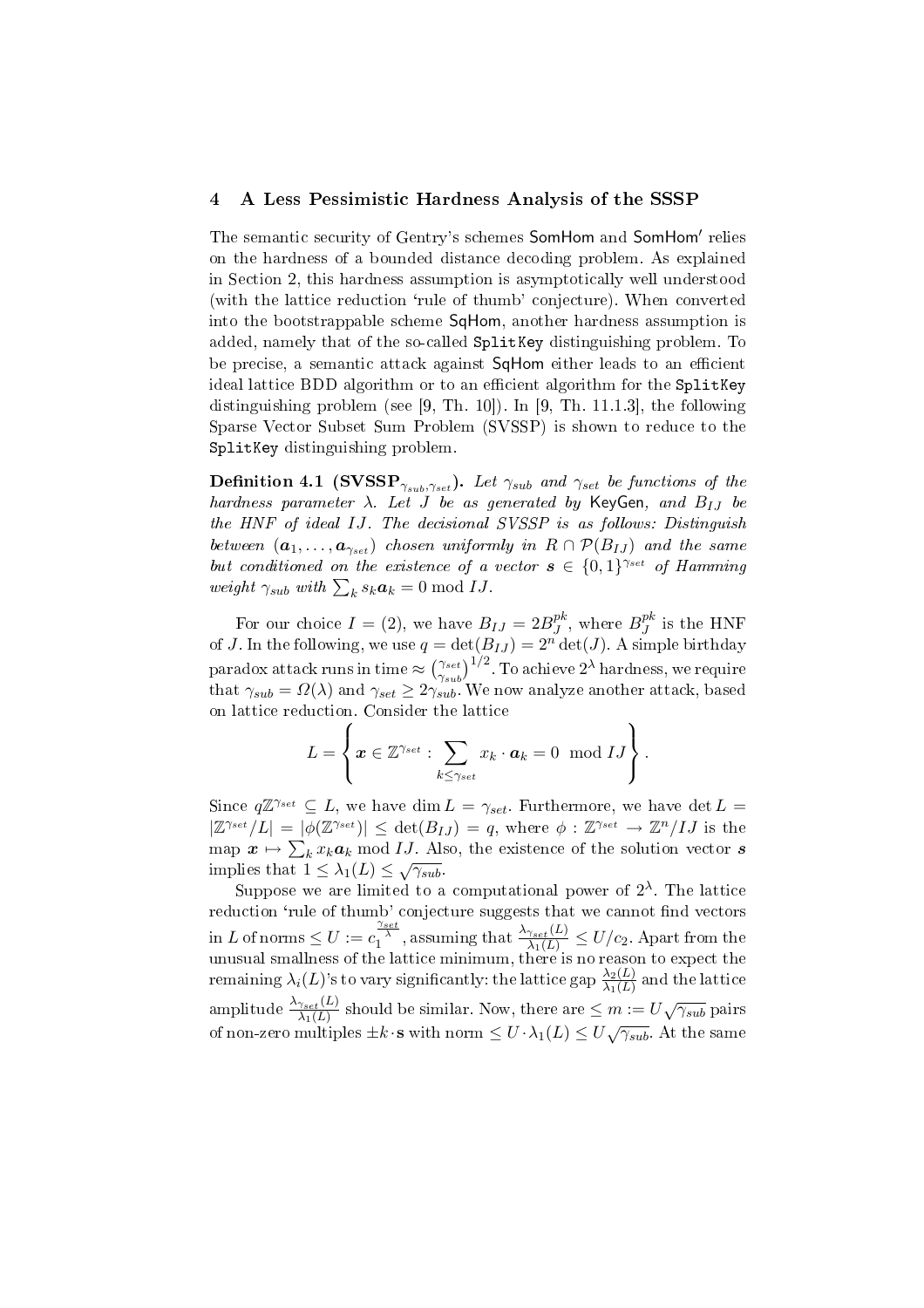time, Minkowski's theorem (Theorem 2.1) asserts that there are far more lattice vectors of norm  $\leq U/c_2$ .

Lemma 4.1. Assuming that  $\frac{\pi^{\frac{\gamma_{set}}{2}}}{\Gamma(\frac{\gamma_{set}+2}{2})}\cdot (U/c_{2})^{\gamma_{set}}\geq (2^{\lambda}m)\cdot 2^{\gamma_{set}}\cdot q$ , we have  $|L \cap \mathcal{B}(0, U/c_2)| \geq 2^{\lambda} m$ .

Note that if the condition in Lemma 4.1 holds, then for any  $\lambda \geq 1$ , the ball of radius  $U\lambda_1(L) \geq U/c_2$  contains more than m pairs of non-zero points of L, so the lattice gap  $\frac{\lambda_2(L)}{\lambda_1(L)}$  must be  $\leq U/c_2$ .

It seems reasonable to assume that the lattice points that are not multiples of s do not provide information towards solving SVSSP. Also, we heuristically expect lattice reduction to return one of these relevant vectors with probability  $\approx 2^{-\lambda}$  if they constitute a fraction  $2^{-\lambda}$  of the total number of lattice vectors of norm  $\leq U$ . Under these assumptions, if the computational effort of lattice reduction is limited to  $2^{\lambda}$  and if we wish to bound the likelihood of finding a relevant vector by  $2^{-\lambda}$ , it seems sufficient to set the parameters so that:

$$
c_1^{\frac{\gamma^2_{set}}{\lambda}} \ge 2^{\lambda} \cdot \gamma_{set}^{\Omega(\gamma_{set})} \cdot q.
$$

As  $\gamma_{set} = \widetilde{\Omega}(\lambda)$ , the above is implied by  $\frac{\gamma_{set}^2}{\lambda} = \widetilde{\Omega}(\log q)$ . Note that this condition is less restrictive than the corresponding one used in  $[9, 26, 5]$  $(i.e., \gamma_{set} = \Omega(\log q)).$ 

**Remark.** In algorithm KeyGen'', the SVSSP instances satisfy  $s_{\gamma_{set}} = 1$ . This does not result in any security reduction, as an attacker can guess an *i* such that  $s_i = 1$  and then permute indices *i* and  $\gamma_{set}$ .

**Remark.** Our analysis differs in two ways from the one from [9] relying on [23]: for consistency with the hardness analysis of the ideal BDD, we consider an approximate SVP solver rather than an exact SVP solver; secondly, we do not consider the 'replay' attack from [23] (which would lead to larger involved constants), as contrarily to the case of server-aided RSA, only one instance of the SSSP is given.

# 5 Improved Ciphertext Refreshing Algorithm

As explained in the proof of Theorem 3.1, the main component in the degree of the decryption algorithm comes from the addition of the rationals  $s_k c_k = [s_k t_k \times \psi]_0 \mod 2$ . This accounts for degree  $\gamma_{sub}$ , and all other components of degree are negligible compared to this one.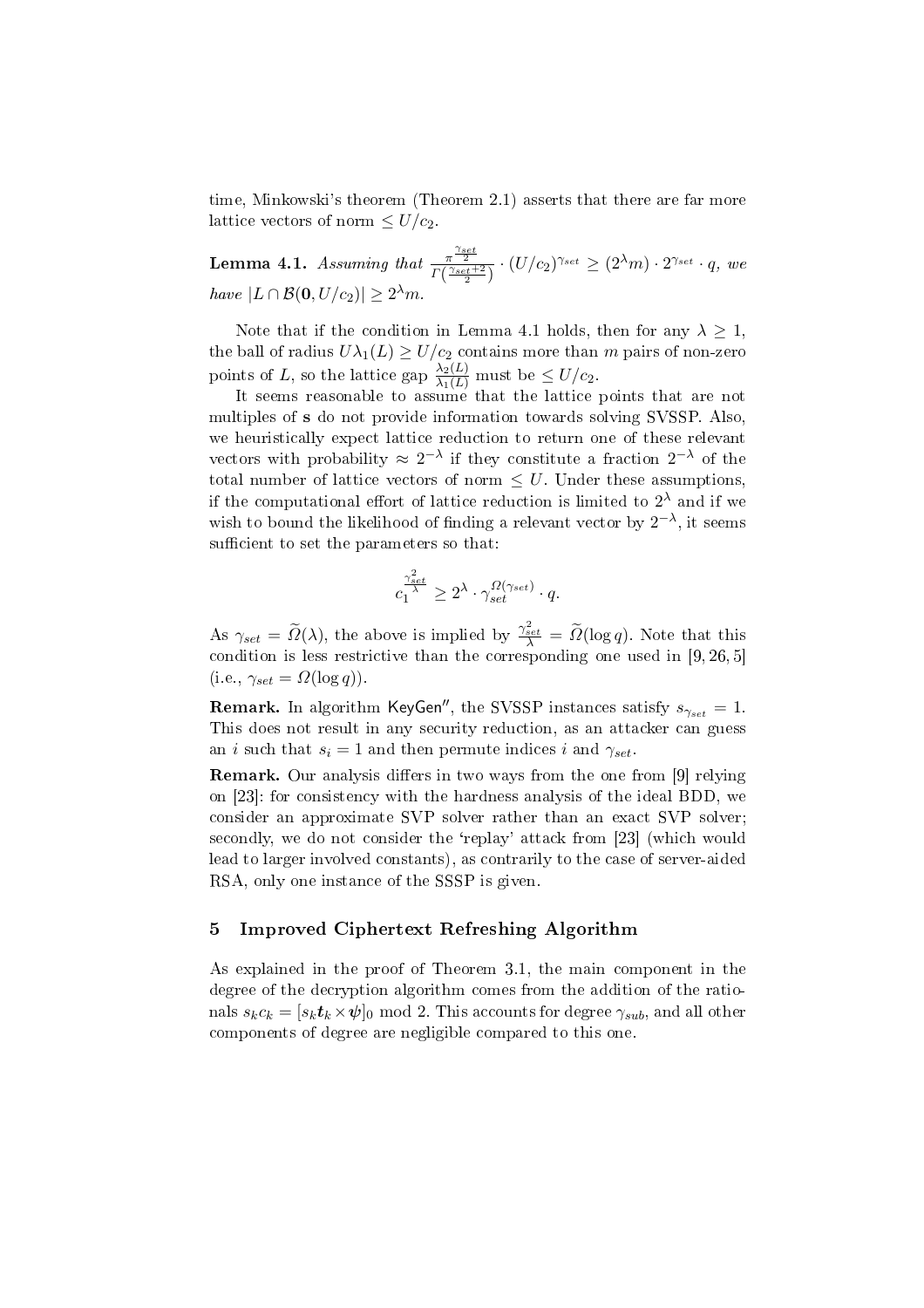Recall that  $t_1, \ldots, t_{\gamma_{set}-1}$ , and hence also  $[t_1 \times \psi]_0 \text{ mod } 2, \ldots, [t_{\gamma_{set}-1} \times$  $\psi$ <sub>0</sub> mod 2's are chosen *independently with identical distribution* (iid), and that  $t_{\gamma_{set}} = v^{sk}_{J} - \sum_{k < \gamma_{set}} s_k t_k \mod 2$ . We are to exploit the iid-ness of the first  $t_i$ 's to obtain a sufficient precision p that is essentially half of that of Section  $3.3$ . This will have the effect of taking the square root of the decryption circuit degree.

#### 5.1 Using less precision

We first sum the  $s_k[t_k \times \psi]_0$ 's for  $k < \gamma_{set}$ , since they are iid, and then we add the remaining  $c_{\gamma_{set}}$ . The first sum will be represented on 6 bits (1 bit before the point and 5 bits after) and we will ensure that it is within 1/16 before the point and 5 bits after) and we will ensure that it is within 1/10 of  $\sum_{k \leq \gamma_{set}} s_k[t_k \times \psi]_0 \mod 2$ , with high probability. We take  $c_{\gamma_{set}}$  within distance  $1/16$  of  $[t_{\gamma_{set}-1} \times \psi]_0 \mod 2$  and represent it on 6 bits. The last sum will provide a result within distance  $1/8$  of  $\sum_{k \leq \gamma_{set}} s_k[t_k \times \psi]_0 \bmod 2,$ and can be done with a circuit of constant degree. Using Lemma 3.1, we obtain that the result is within 1/4 of an integer.

We now concentrate on the first sum. Let the  $c_k$ 's be fixed-point approximations to the  $[\boldsymbol{t}_k \times \boldsymbol{\psi}]_0$ 's, with some precision p. We have  $\varepsilon_k \leq 2^{-p}$ with  $\varepsilon_k = c_k - [t_k \times \psi]_0$ . As the  $c_k$ 's for  $k < \gamma_{set}$  are iid, so are the  $\varepsilon_k$ 's,  $k < \gamma_{set}$ . Also, we will ensure that  $E[\varepsilon_k] = 0$  for any  $k < \gamma_{set}$ . The following lemma leads to a probabilistic error bound for the sum of the  $c_k$ 's.

**Lemma 5.1.** Let  $\varepsilon_1, \ldots, \varepsilon_t$  be iid variables with values in  $[-\varepsilon, \varepsilon]$  and such that  $E[\varepsilon_k] = 0$  for all k. Then  $|\sum_{k \leq t} \varepsilon_k| > \sqrt{t} \varepsilon \cdot \omega(\sqrt{\log \lambda})$  with probability negligibly small with respect to  $\lambda$ .

*Proof.* We apply Hoeffding's inequality to the  $\varepsilon_k$ 's. We have  $Pr[|\sum \varepsilon_k| \geq$  $x \leq \exp(-x^2/(2t\varepsilon^2))$ , for any  $x > 0$ . We take  $x =$ √  $\overline{t} \varepsilon \cdot \omega($ √  $\overline{\log \lambda}$ ).  $\Box$ 

We use this lemma with  $\varepsilon = 2^{-p}$  and  $t = \gamma_{sub} - 1$  (i.e., the number of non-zero  $s_k \varepsilon_k$ 's for  $k < \gamma_{sub}$ ). It indicates that taking  $p = \frac{1}{2}$  $\frac{1}{2} \log_2 \gamma_{sub} +$  $\omega(\log \log \lambda)$  suffices to ensure that with probability negligibly close to 1 we have  $|\sum_{k<\gamma_{set}}s_k(c_k-[\bm{t}_k\times \bm{\psi}]_0) \bmod 2|\leq 1/32.$  Truncating the result to 5 bits after the binary point cannot add more than an error of 1/32.

# 5.2 Expliciting the computation of the  $c_k$ 's in Enc"

In order to be able to apply Lemma 5.1, we have to ensure that  $E[\varepsilon_k] = 0$ for any  $k < \gamma_{set}$ . To guarantee the latter and that this computation enjoys a limited complexity bound, the  $c_k$ 's need to be computed carefully.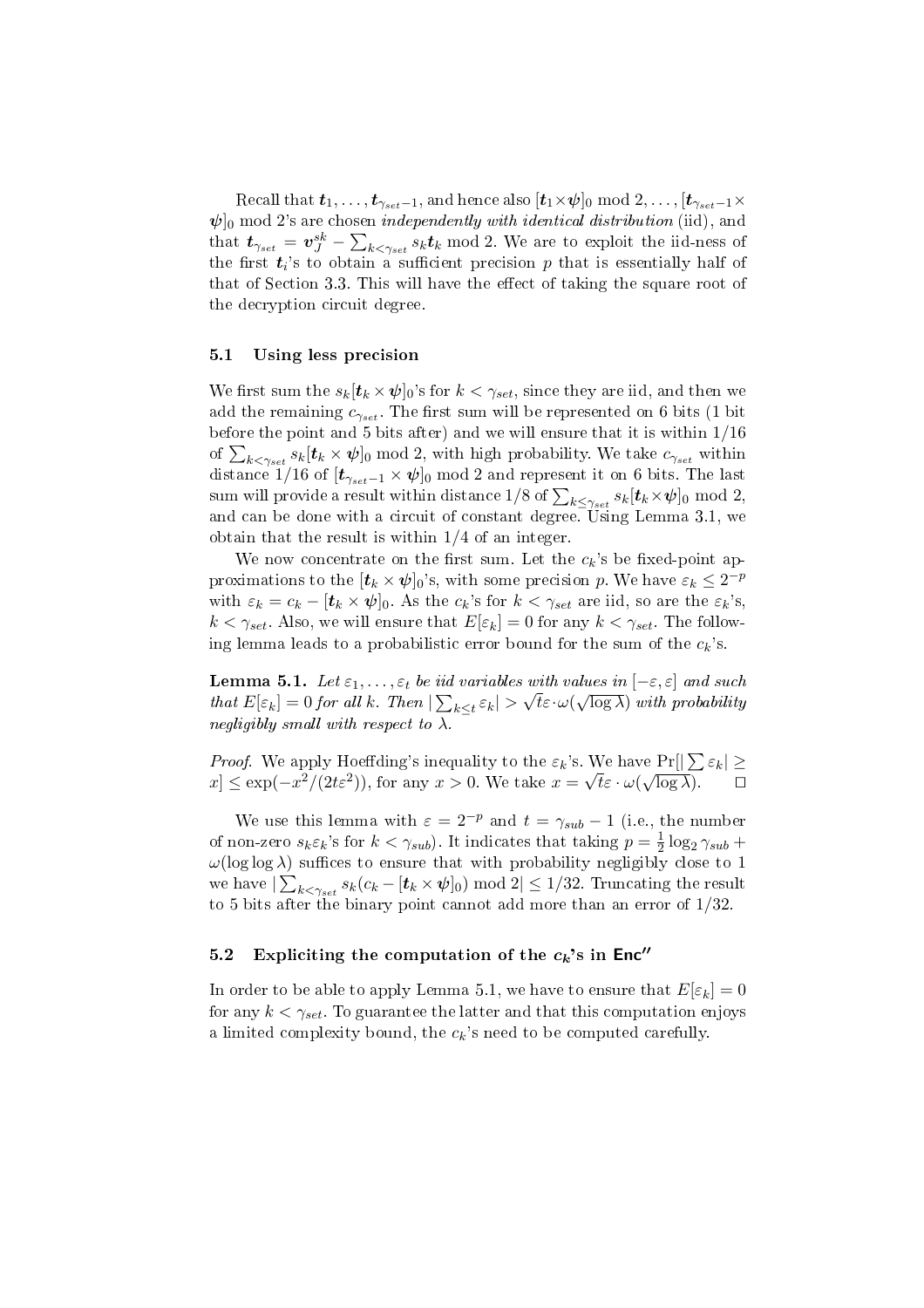We are given  $t_k$  and  $\psi$ , and wish to compute a  $(1+p)$ -bit approximation  $c_k$  to  $[t_k \times \psi]_0$  mod 2. As J is a degree 1 prime ideal, vector  $\psi$  is in fact an integer modulo det(*J*). We are thus interested in computing  $[t_k]_0 \cdot \psi$ modulo 2. We explicit this computation in Figure 4.

**Inputs:** Vectors  $t_k$  and  $\psi$ , and precision p. Output: A precision  $(1+p)$  real  $c_k \in [-1,1]$  with  $|c_k - (\vert t_k \times \psi \vert_0 \mod 2)| \leq 2^{-p}$ . 1.  $p' := \log_2 \det(J) + p + 1;$ 2. Compute the closest precision  $(1+p')$  number  $\bar{t}_k \in [-1,1]$  to  $[t_k]_0$ . 3. Compute  $c'_k := \bar{t}_k \psi$  exactly. 4. Reduce  $c'_k$  modulo 2, while preserving its sign (the result belongs to  $[-1, 1]$ ). 5. Round  $c'_k$  to the closest precision  $(1+p)$  number  $c_k \in [-1,1]$ .

Fig. 4. Computing coefficient  $c_k$  for algorithm Enc".

**Lemma 5.2.** The algorithm of Figure  $\frac{1}{4}$  is correct. Furthermore, if the vector  $\boldsymbol{t}_k$  is chosen uniformly in  $J^{-1}$  mod 2 with uniformly random choice of sign when a coordinate of  $t_k$  belongs to  $\{-1,1\}$ , then  $E[\varepsilon_k] = 0$ , where  $\varepsilon_k = c_k - ([t_k \times \psi]_0 \text{ mod } 2).$ 

*Proof.* At Step 2 of the algorithm, we have  $|\bar{t}_k - [\mathbf{t}_k]_0| \leq 2^{-p'-1}$ . As  $\psi$  is exact and belongs to  $[0, \det J)$ , we have  $|\bar{t}_k \psi - [\bm{t}_k]_0 \psi| \leq 2^{-p'-1} \det(J) \leq$  $2^{-p-1}$ . Thus, at Step 3, we have  $|c'_{k} - [\boldsymbol{t}_{k} \times \boldsymbol{\psi}]_0 | \leq 2^{-p-1}$ . The rounding of Step 5 leads to  $|c_k - (\mathbf{[}t_k \times \mathbf{\psi}]_0 \bmod 2)| \leq 2^{-p-1} + 2^{-p-1} = 2^{-p}$ .

To prove the second statement, we use the symmetry of the distribution of  $t_k$ . It implies that  $E[[t_k \times \psi]_0 \text{ mod } 2] = 0$ . We now use the same property to show that  $E[c_k] = 0$ . At Step 2, changing  $t_k$  into  $-t_k$  has the effect of changing  $\bar{t}_k$  into  $-\bar{t}_k$ . This implies that at Step 3, changing  $t_k$ into  $-t_k$  has the effect of changing  $c'_k$  into  $-c'_k$ . Due to the symmetry of the rounding to nearest, this carries over to  $c_k$  and  $\varepsilon_k$  at Step 5.  $\Box$ 

Note that the choice of rounding to nearest is not benign: the above proof strongly relies on the symmetry of the rounding with respect to 0.

## 5.3 Decreasing the decryption circuit depth

We now want to compute  $\sum_{k \leq \gamma_{set}} s_k c_k \mod 2$ , where the  $c_k$ 's are fixedpoint reals with precision  $p=\frac{1}{2}$  $\frac{1}{2} \log_2 \gamma_{sub} + \omega(\log \log \lambda)$ . Instead of computing the Hamming weights  $W_j$  for  $j \in \{0, \ldots, p\}$  as in the proof of Theorem 3.1, we compute only the bits  $W_{j,\ell}$  (for  $0 \leq \ell \leq \lceil \log_2 \gamma_{sub} \rceil$ ) Theorem 3.1, we compute only the bits  $W_{j,\ell}$  (for  $0 \le \ell \le |\log_2 \gamma_{sub}|$ )<br>that are going to contribute to  $\sum_{k < \gamma_{set}} s_k c_k \mod 2$ : the most significant bits are rendered useless by the reduction modulo 2. Most interestingly,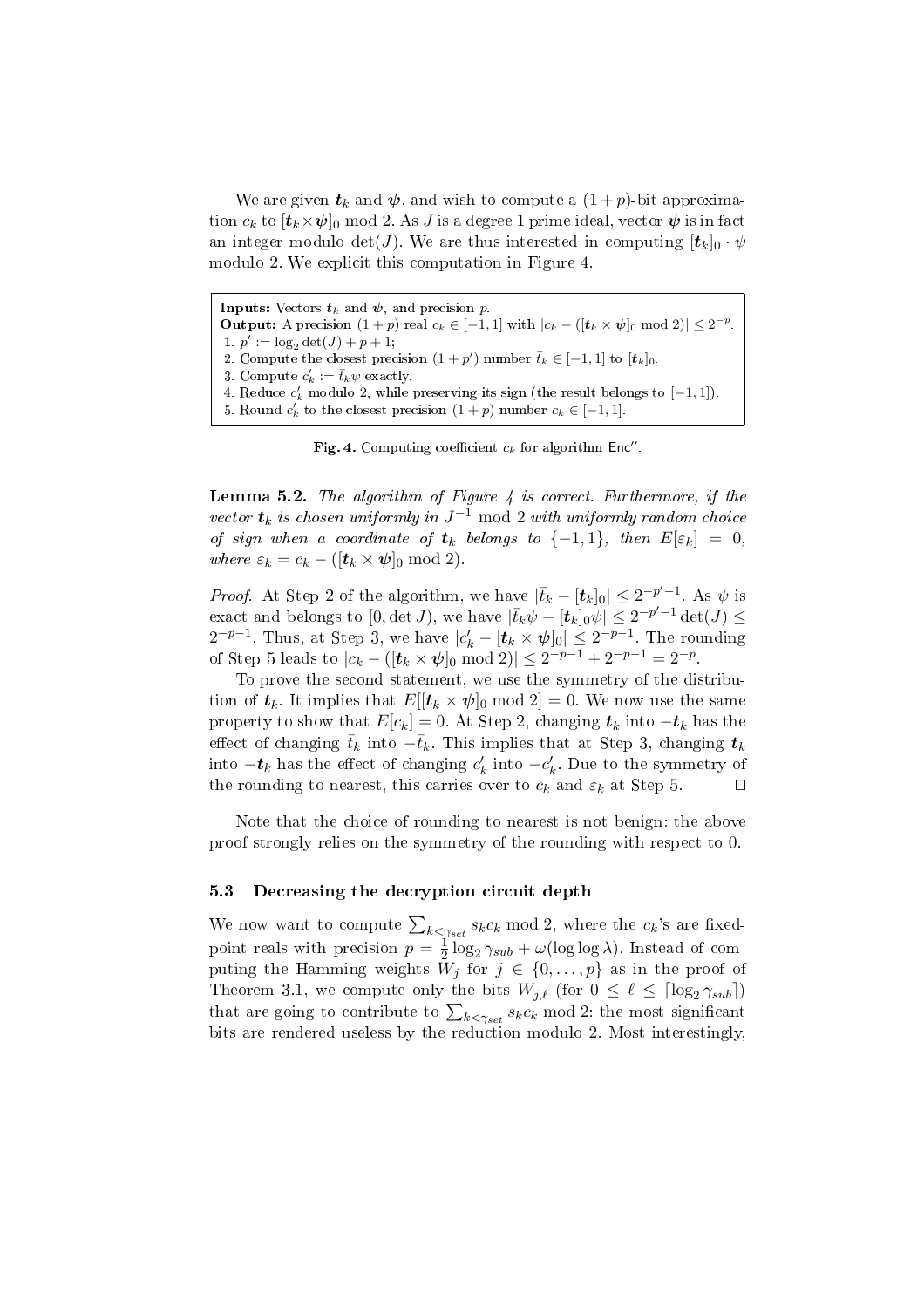these unnecessary most signicant bits were the ones requiring the higher degree circuits to evaluate. More precisely, we have:

$$
\sum_{k < \gamma_{set}} s_k c_k = \sum_{j=0}^p \sum_{\ell=0}^{\lceil \log_2 \gamma_{sub} \rceil} W_{j,\ell} 2^{-j+\ell} = \sum_{j=0}^p \sum_{\ell=0}^{j+1} W_{j,\ell} 2^{-j+\ell} \mod 2.
$$

Lemma 3.4 now implies that the desired sum mod 2 can be computed correctly with probability negligibly close to 1 with respect to  $\lambda$ , by evaluating an arithmetic circuit of size  $Poly(\gamma_{sub})$  corresponding to a by evaluating an arrameter effect of size  $\gamma$  or  $g(\gamma_{sub})$  corresponding to polynomial of degree exactly  $2^{p+1} = \sqrt{\gamma_{sub}} \cdot \omega(\sqrt{\log \lambda})$ . Overall, we get:

Theorem 5.1. The scheme SqHom is bootstrappable as long as

$$
\sqrt{\gamma_{sub}} \cdot \omega(\sqrt{\log \lambda}) \leq \frac{\log r'_{Dec}}{\log(r_{Enc} \cdot \gamma_{\times} \cdot (t+1))}.
$$

## 6 Asymptotic Efficiency

We now use the improvements described in the two previous sections to derive bounds for the complexity of Gentry's fully homomorphic scheme.

# 6.1 Optimizing the parameters in Gentry's Scheme

The table below summarizes and compares the conditions for Gentry's scheme to be  $2^{\lambda}$ -secure and correct. The semantic security of **SomHom'** is related to the hardness of  $\gamma$ -BDD for  $\gamma = r'_{Dec}/r_{Enc}$ . Recall that  $r'_{Dec}$  =  $\lambda_1(J)/\mathcal{P}oly(n)$ . Recall also that J is an ideal lattice, and thus we have  $\lambda_1(J) \geq \det(J)^{1/n} = q^{1/n}/2$  (where q is the SVSSP determinant of Section 4). As a consequence, it suffices to ensure that  $\gamma$ -BDD is hard to solve for  $\gamma = q^{1/n}/(r_{Enc} \mathcal{P}oly(n))$ . We use the lattice reduction 'rule of thumb' to derive a sufficient condition. As the encryptor is limited to polynomial-time algorithms, we can safely assume that  $n = \mathcal{P}oly(\lambda)$ . Also, since  $f = x^n + 1$ , we have  $\gamma_{\times} = \sqrt{n}$ . Finally, by choosing  $r_{Enc} = \mathcal{P}oly(\lambda)$ , the ciphertexts have sufficient entropy to prevent any exhaustive search.

| Condition                          |                                                                    | This article                                   |
|------------------------------------|--------------------------------------------------------------------|------------------------------------------------|
| BDD resistant to lattice attacks   | $\leq c_1^{n/\lambda}$                                             |                                                |
| SSSP resistant to birthday paradox | $^\prime\gamma_{set}$<br>$\cdot$ 2 <sup><math>\lambda</math></sup> |                                                |
| SSSP resistant to lattice attacks  | $\gamma_{set} = \Omega(\log q)$                                    | $\widetilde{\Omega}(\log q)$<br>$\gamma_{set}$ |
| Bootstrappability achieved         | $log(q^{\overline{1/n}})$<br>$\gamma_{sub} \leq$                   | log(q)<br>$\gamma_{sub}$                       |

To fulfill these conditions, we set  $\gamma_{sub} = \Theta(\lambda)$ ,  $n = \widetilde{\Theta}(\lambda^{1.5})$ ,  $\log q =$  $\widetilde{\Theta}(\lambda^2)$  and  $\gamma_{set} = \Theta(\lambda^{1.5})$ . In [8, Ch. 12], these values were  $\gamma_{sub} \approx \lambda$ ,  $n \approx \lambda^2$ ,  $\log q \approx \lambda^3$  and  $\gamma_{set} \approx \lambda^3$  respectively.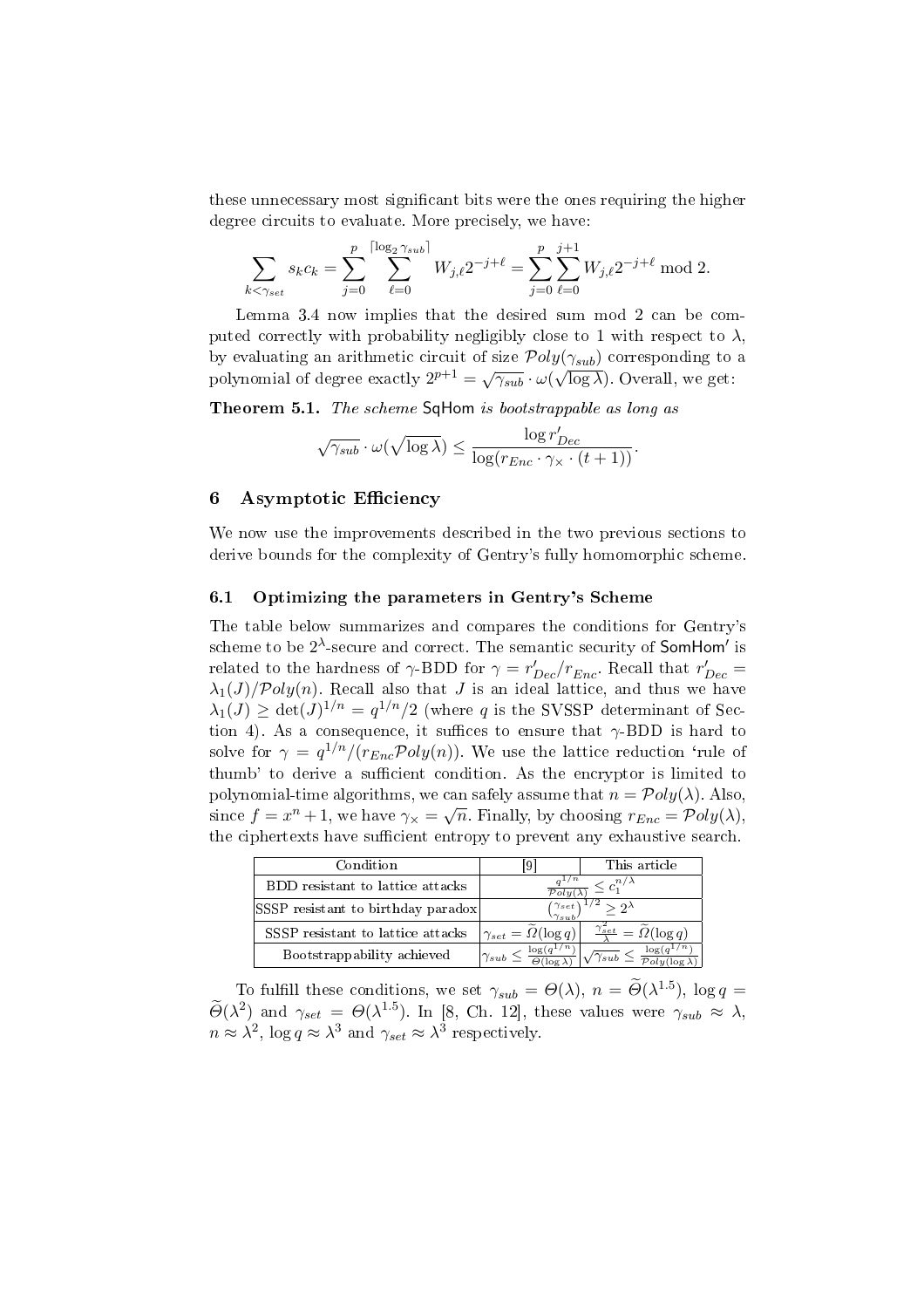#### 6.2 Bit complexity

The Recrypt procedure consists in expanding the ciphertext  $\psi$  as described in algorithm Enc" of SqHom, encrypting the bits of the expanded ciphertext with the new public key  $pk_2$ , and then applying algorithm  $Dec''$ homomorphically, using the encrypted ciphertext bits and the encrypted secret key  $sk_1$  (under  $pk_2$ ). We also consider the cost of homomorphically evaluating an elementary add/mult gate.

Let us first bound the cost of computing the  $c_k$ 's in Enc'', calling  $\gamma_{set}$ times the algorithm from Figure 4. First, note that Steps 1 and 2 should not be done within  $Enc'',$  but at the key generation time, i.e., in KeyGen". Note that during the third step of KeyGen", one should also pay attention to perform the reduction modulo (2) such that the assumption of Lemma 5.2 holds. The quantity  $c'_k$  obtained at Step 3 of the algorithm from Figure 4 is encoded on  $O(\log q)$  bits, and its computation can be performed in  $\tilde{O}(\log q)$  bit operations, using fast integer arithmetic [25]. The costs of Steps 4 and 5 are negligible. Overall, the computation of the  $c_k$ 's in Enc<sup>n</sup> can be done in  $\widetilde{O}(\gamma_{set} \log q) = \widetilde{O}(\lambda^{3.5})$  bit operations.

The secret key is made of  $\gamma_{set} = \Theta(\lambda^{1.5})$  bits. The bit-length of the encrypted secret key is  $\gamma_{set} \log q = \widetilde{O}(\lambda^{3.5})$ . To encrypt the bits of the  $c_k$ 's under  $pk_2$ , we use  $Samp = 0$ , as explained in [8, Re. 4.1.1], i.e., we consider as encrypted values the bits themselves.

Let us now explain how algorithm  $Dec''$  is implemented. We concentrate on the most expensive part, i.e., the (homomorphic) computations of  $O(\log \gamma_{sub}) = \widetilde{O}(1)$  Hamming weights of vectors in  $\{0, 1\}^{\gamma_{set}}$ . Let  $(\alpha_1, \ldots, \alpha_{\gamma_{set}})$  be such a vector. As explained in [9, Le. 5] (which relies on  $[2,$  Le. 11]), it suffices to compute the developed form of the polynomial  $\prod_{k \leq \gamma_{set}} (x - \alpha_k)$ . Recall that in Section 5 we showed that we are interested  $\overline{in}$  only a few coefficients of the result, corresponding to monomials of degrees  $\tilde{O}(\sqrt{\gamma_{sub}})$ . For the sake of simplicity (and with a negligible cost increase), we compute the full developed form anyway, and then throw away the spurious coefficients. Our circuit here differs from those of [26, 5] and [8, Ch. 9] as we use fast polynomial multiplications and a tree-based construction instead of school-book multiplications and Horner's method, to lower the overall asymptotic complexity. Note that the circuit is over the integers, and evaluates an integer polynomial whose coefficients of interest have small multiplicative degrees in the inputs. We coencients of interest nave small multiplicative degrees in the input<br>compute the developed form of  $\prod_{k \leq \gamma_{set}}(x-\alpha_k)$  with a binary tree:

- At level 0, we have the linear factors  $(x \alpha_k)$ .
- At level *i*, we have  $\gamma_{set}/2^i$  polynomials of degree  $2^i$  that are the products of the linear factors corresponding to their binary subtrees.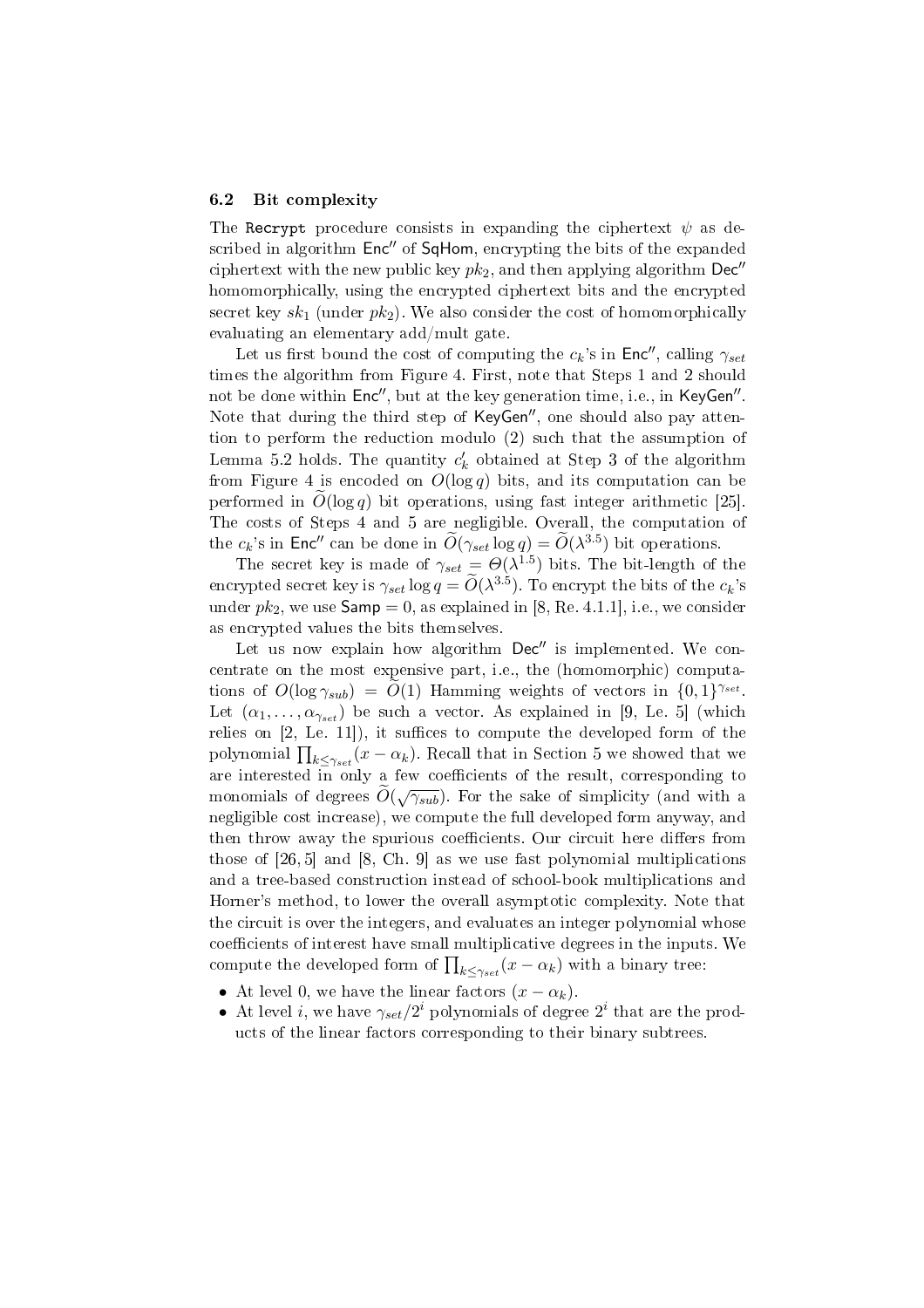• A father of two nodes is obtained by multiplying his two sons, with a quasi-linear time multiplication for polynomials over rings that uses only ring operations [3].

The size of each circuit that allows to move from sons at level  $i - 1$  to father at level  $i$  is  $\widetilde{O}(2^i)$ . The overall number of add/mult integer gates is therefore  $O(\gamma_{set})$ . While evaluating this circuit homomorphically, each gate corresponds to an add/mult modulo  $B^{pk}_J$  $_J^{p\kappa}$ , i.e., thanks to our choice for  $J$ , to an add/mult of two integers modulo  $det(J)$ , whose bit-length is  $O(\log q)$ . The overall complexity of Dec" is  $\widetilde{O}(\gamma_{set} \log q) = \widetilde{O}(\lambda^{3.5})$ .

To summarize, Recrypt for 1 plaintext bit costs  $\widetilde{O}(\lambda^{3.5})$  bit operations (compared to the bound  $\widetilde{O}(\lambda^6)$  claimed in [8, Ch. 12]). And the cost of homomorphically evaluating an elementary add/mult gate is also  $\widetilde{O}(\lambda^{3.5})$ . The secret  $s$  and the public key  $(B^{pk}_I)$  $j^{pk}; \bar{t}_1, \ldots, \bar{t}_{\gamma_{set}})$  are respectively encoded on  $\gamma_{set} = \Theta(\lambda^{1.5})$  and  $\widetilde{O}(n \log q + \gamma_{set} \log q) = \widetilde{O}(\lambda^{3.5})$  bits.

# 7 Open Problems

It would be interesting to relax our assumptions  $f = x^n + 1$  and  $I = (2)$ , in case other choices prove interesting (see the full version for  $I = (2, x+1)$ ). An important question is to assess the practical impact of our results (see  $[26, 12]$  for implementations of Gentry's scheme). At the end of  $[8, 12]$ Se. 12.3], Gentry suggests using non-independent SplitKey vectors  $t_i$  to lower the costs. The idea is to encode n vectors  $t_{i,j} = x^j t_i \bmod x^n +$ 1 using only  $t_i$ . This leads to a faster amortized cost per plaintext bit using the plaintext domain  $\mathbb{Z}_2[x]/f(x)$ . However, it is not clear how to homomorphically decrypt with such a variant, as one is now restricted to more complex circuit gates than addition and multiplication modulo 2.

Acknowledgments. We thank Ali Akhavi, Guillaume Hanrot, Steven Galbraith, Craig Gentry and Paul Zimmermann for helpful discussions. We also thank the anonymous reviewers, for pointing out an important error in Section 4. The first author was partly supported by the LaRedA ANR grant, and the second author by a Macquarie University Research Fellowship (MQRF) and ARC Discovery Grant DP0987734.

# References

- 1. L. Babai. On Lovász' lattice reduction and the nearest lattice point problem.  $Combinatorica, 6:1-13, 1986.$
- 2. J. Boyar, R. Peralta, and D. Pochuev. On the multiplicative complexity of boolean functions over the basis  $(\wedge, \oplus, 1)$ . Theoret. Comput. Sci., 235(1):43-57, 2000.
- 3. D. G. Cantor and E. Kaltofen. On fast multiplication of polynomials over arbitrary algebras.  $Acta Inf.$ , 28(7):693-701, 1991.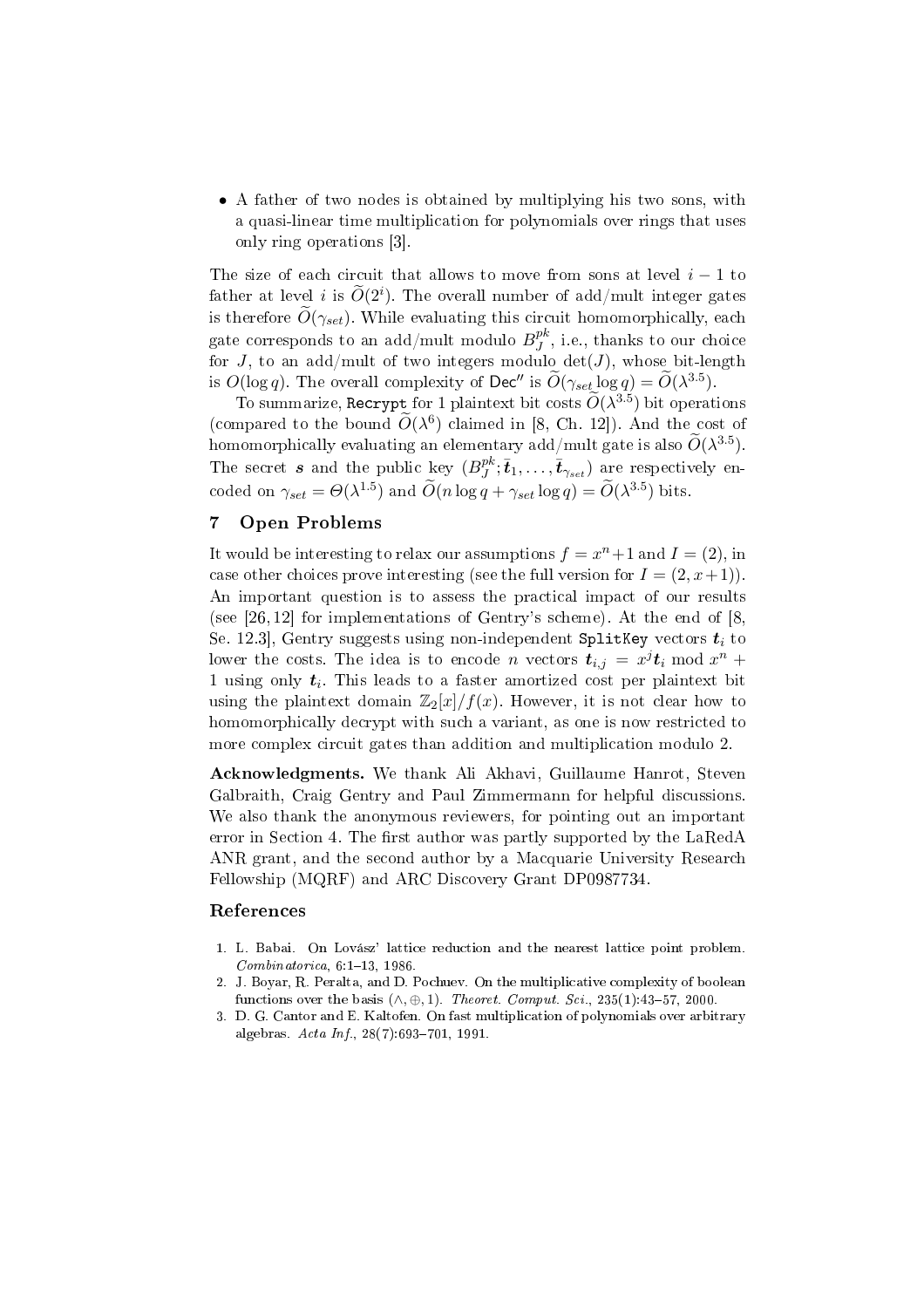- 4. J. W. S. Cassels. An Introduction to the Geometry of Numbers, 2nd edition. Springer, 1971.
- 5. M. van Dijk, C. Gentry, S. Halevi, and V. Vaikuntanathan. Fully homomorphic encryption over the integers. In Proc. of Eurocrypt, volume 6110 of LNCS, pages 2443. Springer, 2010.
- 6. N. Gama and P. Q. Nguyen. Finding short lattice vectors within Mordell's inequality. In Proc. of  $STOC$ , pages 207-216. ACM, 2008.
- 7. N. Gama and P. Q. Nguyen. Predicting lattice reduction. In Proc. of Eurocrypt, volume 4965 of  $LNCS$ , pages 31-51. Springer, 2008.
- 8. C. Gentry. A fully homomorphic encryption scheme. PhD thesis, Stanford University, 2009. Manuscript available at http://crypto.stanford.edu/craig.
- 9. C. Gentry. Fully homomorphic encryption using ideal lattices. In Proc. of STOC, pages 169-178. ACM, 2009.
- 10. C. Gentry. Computing arbitrary functions of encrypted data. Communications of the  $ACM$ ,  $53(3):97-105$ ,  $2010$ .
- 11. C. Gentry. Toward basing fully homomorphic encryption on worst-case hardness. In Proc. of CRYPTO, volume  $6223$  of LNCS, pages 116-137. Springer, 2010.
- 12. C. Gentry and S. Halevi. Implementing Gentry's fully-homomorphic encryption scheme. Preliminary version, dated August 5, 2010. Available at https: //researcher.ibm.com/researcher/files/us-shaih/fhe-implementation.pdf.
- 13. W. Hoeffding. Probability inequalities for sums of bounded random variables. J. Amer. Statist. Assoc.,  $58(301)$ :13-30, 1963.
- 14. R. Kannan. Improved algorithms for integer programming and related lattice problems. In Proc. of  $STOC$ , pages 99-108. ACM, 1983.
- 15. R. M. Karp. A survey of parallel algorithms for shared-memory machines. Technical report, 1988.
- 16. P. N. Klein. Finding the closest lattice vector when it's unusually close. In Proc. of SODA, pages 937-941. ACM, 2000.
- 17. A. K. Lenstra, H. W. Lenstra, Jr., and L. Lovász. Factoring polynomials with rational coefficients.  $Math. Ann., 261:515-534, 1982.$
- 18. C. Ludwig. A faster lattice reduction method using quantum search. In Proc. of  $ISAAC$ , volume 2906 of  $LNCS$ , pages 199–208. Springer, 2003.
- 19. D. Micciancio. Improving lattice-based cryptosystems using the Hermite normal form. In Proc. of CALC, volume 2146 of LNCS, pages  $126-145$ . Springer, 2001.
- 20. D. Micciancio and S. Goldwasser. Complexity of lattice problems: a cryptographic perspective. Kluwer Academic Press, 2002.
- 21. D. Micciancio and O. Regev. Post-Quantum Cryptography, chapter Lattice-based Cryptography. Springer, 2008.
- 22. D. Micciancio and P. Voulgaris. A deterministic single exponential time algorithm for most lattice problems based on Voronoi cell computations. In Proc. of STOC, pages 351-358. ACM, 2010.
- 23. P. Q. Nguyen and I. Shparlinski. On the insecurity of a server-aided RSA protocol. In Proc. of Asiacrypt, volume 2248 of LNCS, pages  $21-35$ . Springer, 2001.
- 24. C. P. Schnorr. A hierarchy of polynomial lattice basis reduction algorithms. Theoret. Comput. Sci.,  $53:201-224$ , 1987.
- 25. A. Schönhage and V. Strassen. Schnelle Multiplikation grosser Zahlen. Computing, 7:281292, 1971.
- 26. N. P. Smart and F. Vercauteren. Fully homomorphic encryption with relatively small key and ciphertext sizes. In Proc. of PKC, volume 6056 of LNCS, pages 420443. Springer, 2010.